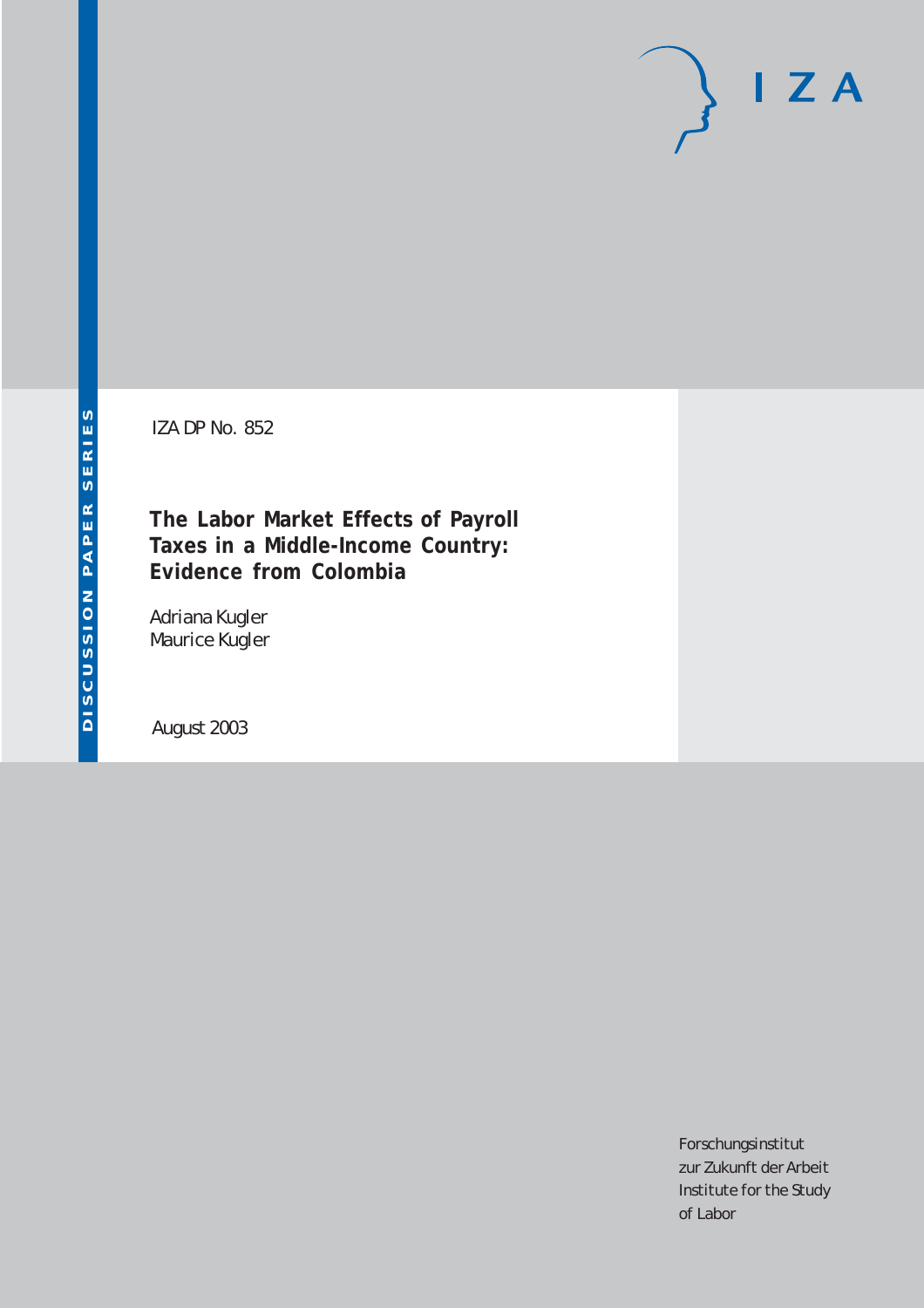## **The Labor Market Effects of Payroll Taxes in a Middle-Income Country: Evidence from Colombia**

#### **Adriana Kugler**

*Universitat Pompeu Fabra and IZA Bonn*

#### **Maurice Kugler**

*University of Southampton* 

#### Discussion Paper No. 852 August 2003

IZA

P.O. Box 7240 D-53072 Bonn Germany

Tel.: +49-228-3894-0 Fax: +49-228-3894-210 Email: [iza@iza.org](mailto:iza@iza.org)

This Discussion Paper is issued within the framework of IZA's research area *Mobility and Flexibility of Labor.* Any opinions expressed here are those of the author(s) and not those of the institute. Research disseminated by IZA may include views on policy, but the institute itself takes no institutional policy positions.

The Institute for the Study of Labor (IZA) in Bonn is a local and virtual international research center and a place of communication between science, politics and business. IZA is an independent, nonprofit limited liability company (Gesellschaft mit beschränkter Haftung) supported by Deutsche Post World Net. The center is associated with the University of Bonn and offers a stimulating research environment through its research networks, research support, and visitors and doctoral programs. IZA engages in (i) original and internationally competitive research in all fields of labor economics, (ii) development of policy concepts, and (iii) dissemination of research results and concepts to the interested public. The current research program deals with (1) mobility and flexibility of labor, (2) internationalization of labor markets, (3) welfare state and labor market, (4) labor markets in transition countries, (5) the future of labor, (6) evaluation of labor market policies and projects and (7) general labor economics.

IZA Discussion Papers often represent preliminary work and are circulated to encourage discussion. Citation of such a paper should account for its provisional character. A revised version may be available on the IZA website ([www.iza.org](http://www.iza.org/)) or directly from the author.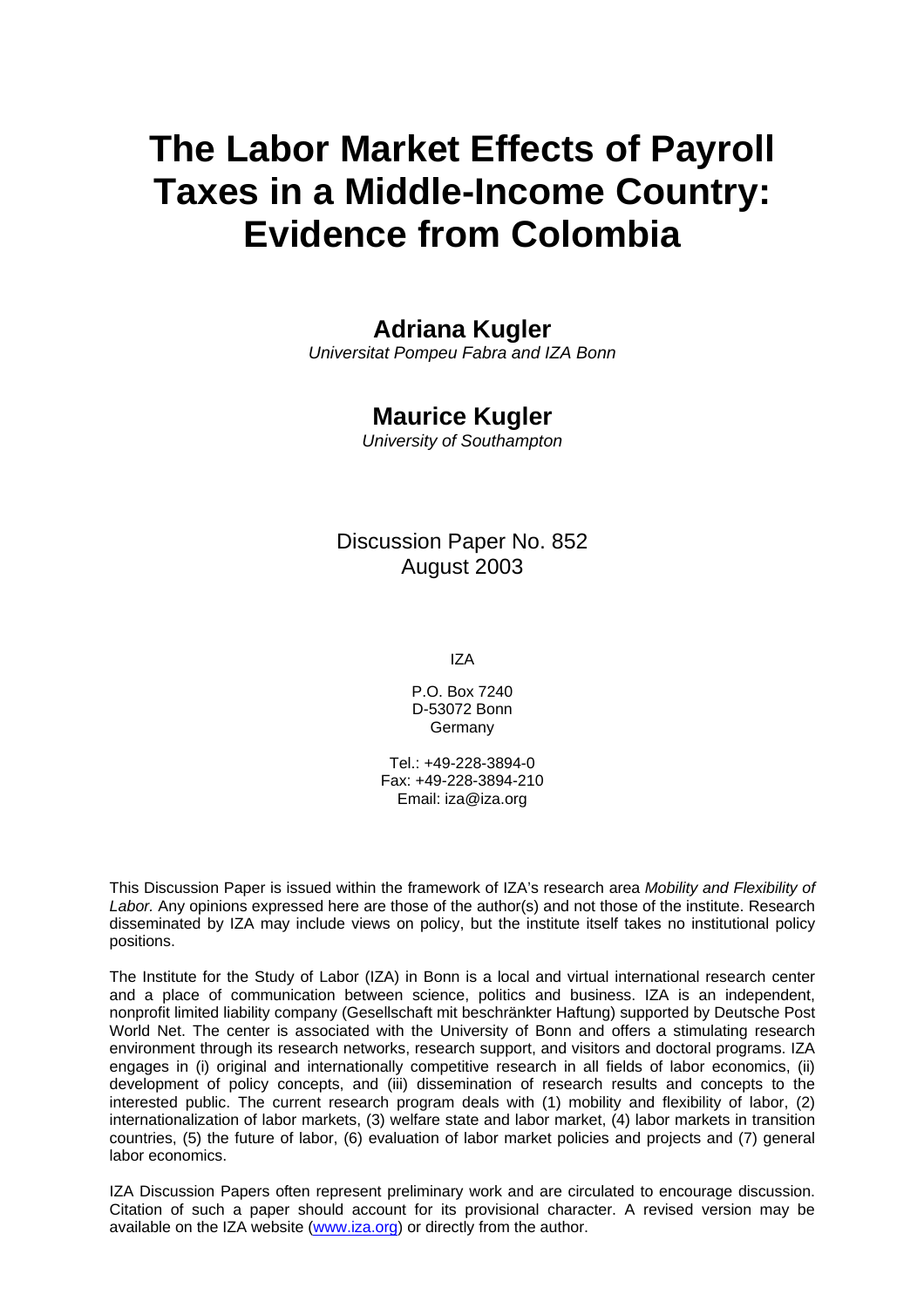IZA Discussion Paper No. 852 August 2003

#### **ABSTRACT**

#### **The Labor Market Effects of Payroll Taxes in a Middle-Income Country: Evidence from Colombia**[∗](#page-2-0)

We use a panel of manufacturing plants from Colombia to analyze how the rise in payroll tax rates over the 1980's and 1990's affected the labor market. Our estimates indicate that formal wages fall by between 1.4% and 2.3% as a result of a 10% rise in payroll taxes. This "less-than-full-shifting" is likely to be the result of weak linkages between benefits and taxes and the presence of downward wage rigidities induced by a binding minimum wage in Colombia. Because the costs of taxation are only partly shifted from employers to employees, employment should also fall. Our results indicate that a 10% increase in payroll taxes lowered formal employment by between 4% and 5%. In addition, we find less shifting and larger disemployment effects for production than non-production workers. These results suggest that policies aimed at boosting the relative demand of low-skill workers by reducing social security taxes on those with low earnings may be effective in a country like Colombia, especially if tax cuts are targeted to indirect benefits.

JEL Classification: J31, J32, H23

Keywords: payroll taxes, shifting, wage rigidity, minimum wages

Corresponding author:

 $\overline{a}$ 

Adriana Kugler Departament d'Economia i Empresa Pompeu Fabra University Ramon Trias Fargas, 25-27 08005 Barcelona **Spain** Tel.: +34 93 542 2669 Fax: +34 93 542 1746 Email: [adriana.kugler@upf.edu](mailto:adriana.kugler@upf.edu)

<span id="page-2-0"></span><sup>∗</sup> We are grateful to Josh Angrist, Samuel Bentolila, Paul Gertler, Jon Gruber, Larry Lau, Bill Maloney, Barry McCormick, Ernesto May, John Pencavel and seminar participants at Southampton University, at the Center on Economic Development and Policy Reform and at the Latin American and Caribbean Economic Association in Madrid for very useful comments, as well as to the World Bank for providing financial support for the study. The econometric analysis of plant level data from the Manufacturing Census was made possible by the hospitality of the Colombian Bureau of National Statistics, while the second author was visiting.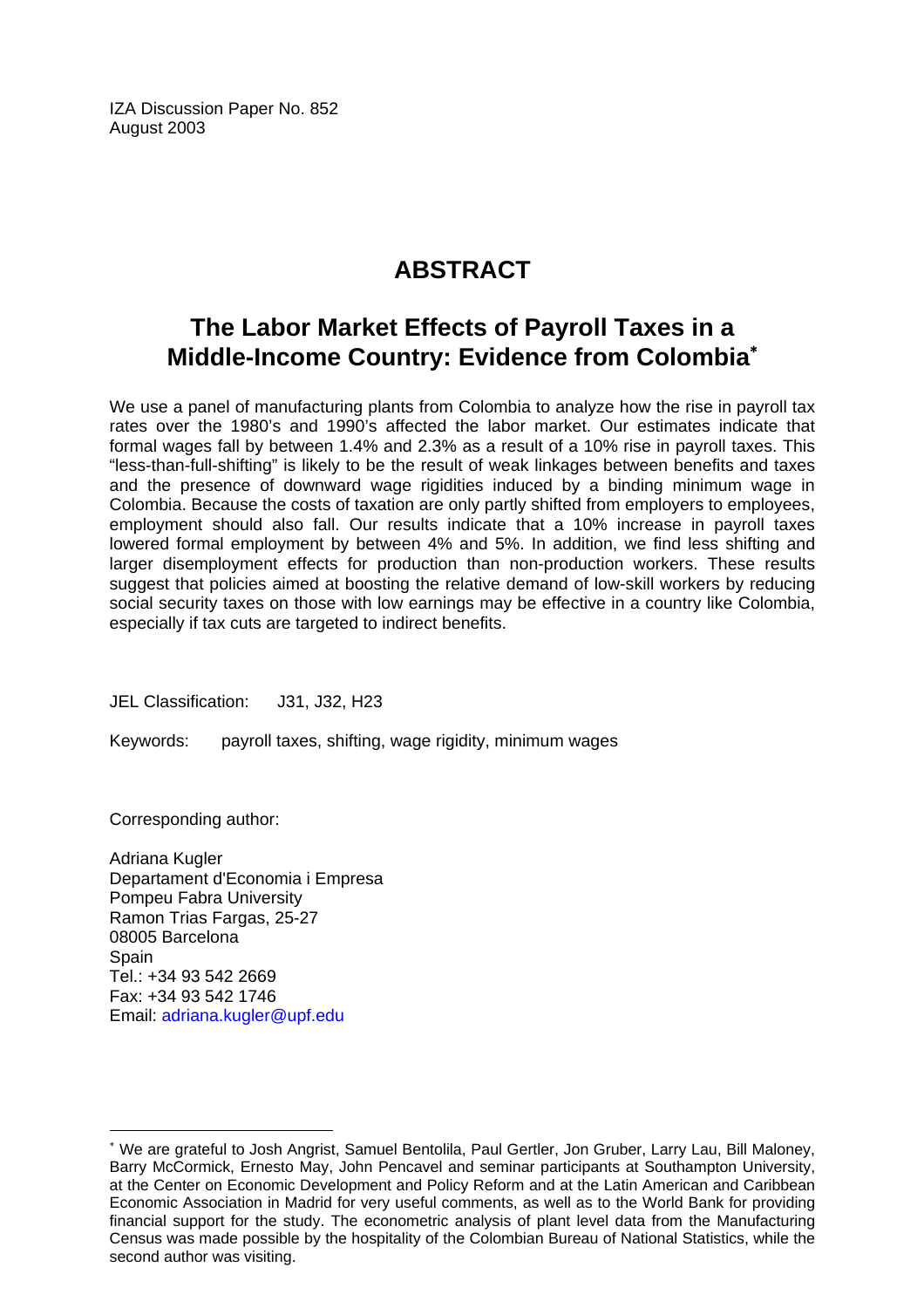#### **1. Introduction**

Payroll taxes in the form of mandatory contributions by employers are used in most countries to finance the provision of pensions, benefits for disability and maternity, and compensation for work injuries for employees. Payroll taxes and other mandated contributions are as high as 30% in Europe. In the less-regulated British and North American labor markets these contributions are between 15% and 20%. This has led some to suggest higher labor costs for employers are partly to blame for lower employment in Europe (see, e.g., the OECD Jobs Study) as well as in middle income countries in Latin America, where mandated contribution rates are sometimes even higher.

These arguments notwithstanding, the theoretical analysis of payroll taxation is not entirely clear cut. When workers value the benefits financed through payroll taxes as much as the contributions cost employers, changes in payroll taxes should be fully shifted from firms to employees in the form of lower wages with no disemployment effects. On the other hand, if wages are rigid or payroll taxes finance benefits not completely accrued by employees, there will be only partial shifting and employment should be affected by payroll taxes.

Empirical evidence on the impact of payroll taxation for different countries is mixed. Previous results range from full-shifting to little shifting and large disemployment effects.<sup>1</sup> Studies that exploit both cross-section and time series variation seem most likely to find full shifting. For example, Gruber (1994,1997) and Gruber and Krueger (1991), which rely on cross-section and time-series variation in Chile for social security contributions and in the U.S. for disability insurance and maternity benefits, find full wage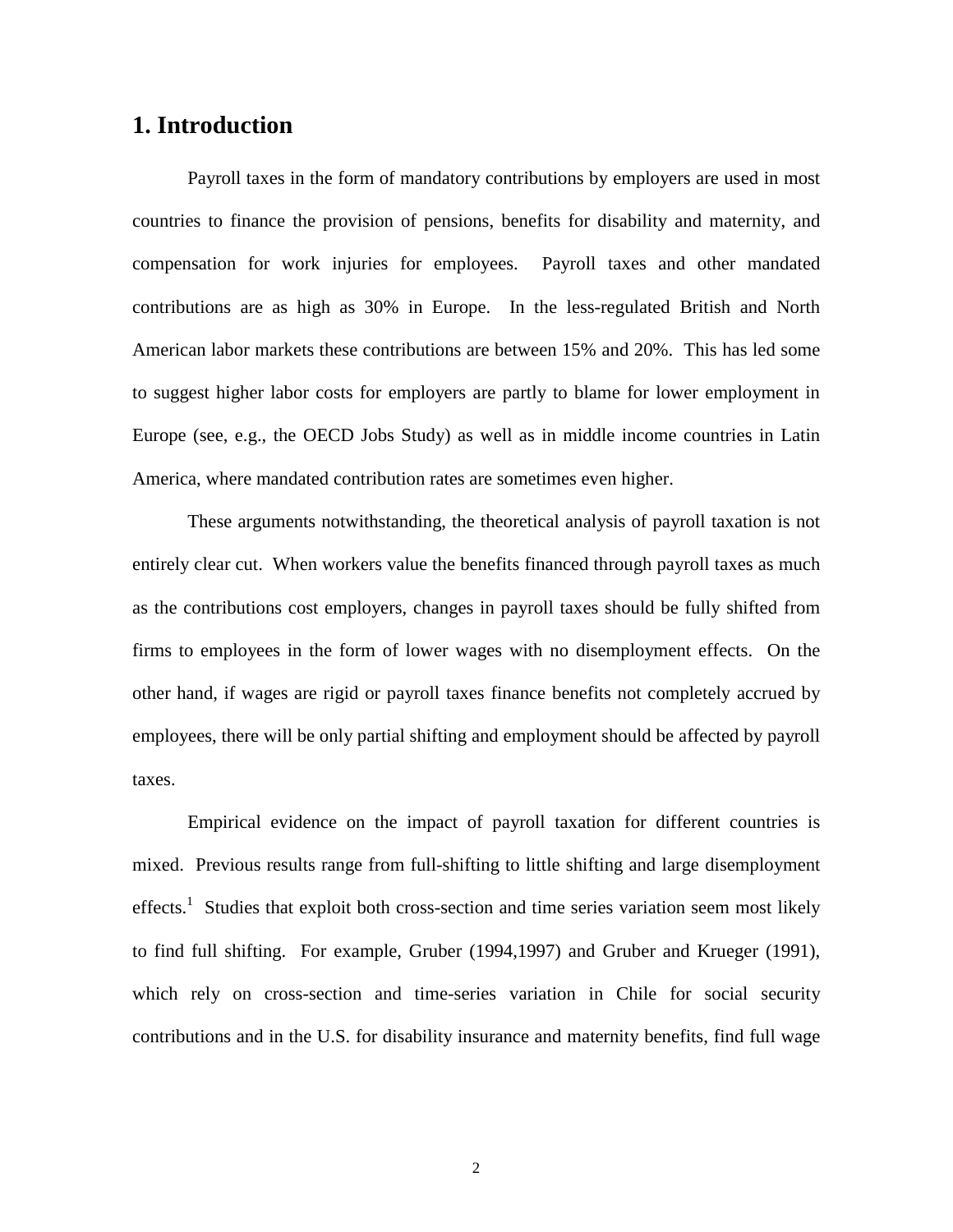shifting of employer contributions and no disemployment effects. Gruber (1997) notes, however, that "the applicability of the [U.S.] studies to other types of payroll taxation and to other countries is uncertain." This is because there may be a closer tax-benefit linkage in the case of disability benefits and maternity health insurance than in the case of savings for retirement. In addition, Gruber (1994) and Gruber and Krueger (1991) consider relatively small increases in payroll taxes which can be easily passed on as lower wages, while Gruber (1997) considers a large reduction in payroll taxes in Chile which can be passed on as higher wages. Downward wage rigidities may make it more difficult to shift a large increase in payroll taxes on to workers.

As in Gruber (1997), we examine the effects of changes in payroll taxes on formal employment and wages in Latin America. In particular, we look at the effects of increases in payroll taxes in Colombia over the 1980's and 1990's and, in particular, at the large increase in payroll taxes for pensions and health of 10.5% following the Colombian social security reform of 1993. It is especially interesting to contrast the Colombian and the Chilean cases because the effects of payroll taxes may be asymmetric. In particular, if wages are flexible upwards but not down, there could be full shifting in response to a large reduction in payroll taxes but not in response to a large increase. Recent studies suggest that the minimum wage is binding in Colombia (Bell, 1997; Maloney et al., 2003), pointing to an important source of downward wage rigidities there.

Our study uses a balanced panel of plants in the formal sector from the Annual Survey of Manufacturers in Colombia over the period 1982-96. This data set has information on total contributions as well as on wages and employment. Following Gruber

 $\frac{1}{1}$ <sup>1</sup> For example, Gordon (1972) finds evidence of full-shifting, while Vroman (1974a) finds that only about 40% of taxes are shifted onto workers as lower wages and Hamermesh (1979) finds that only about a third of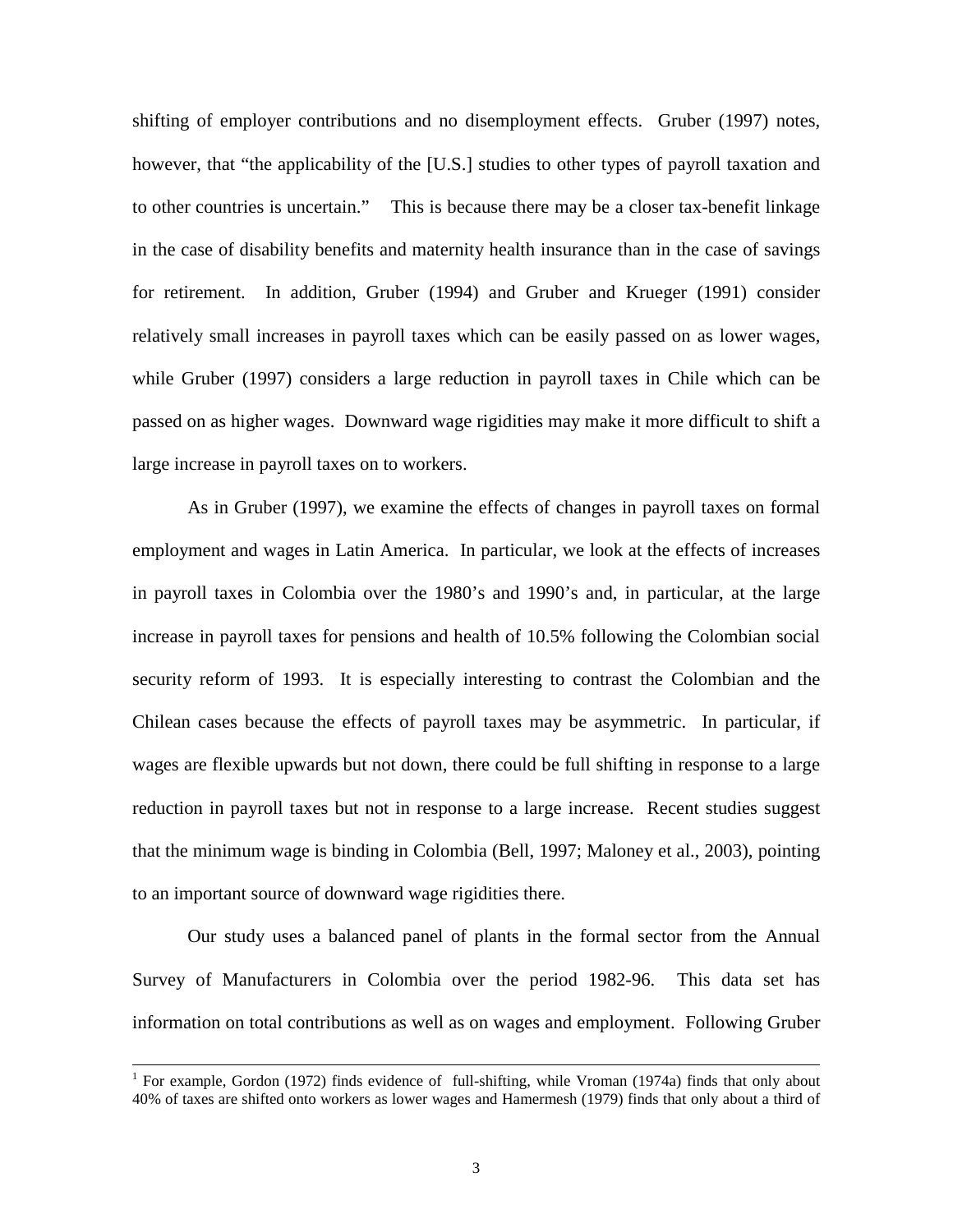(1997), we construct tax rates for each plant by dividing total contributions by wages rather than by imputing the tax rates based on time and sectoral variation as in other studies. In addition to the temporal variation in payroll taxes, substantial variation in tax rates across Colombian plants comes partly from differences in tax rates between high and low earnings workers, since the payroll tax increase following the 1993 reform was greater for workers earning more than four times the minimum wage. Moreover, cross-section variation in tax rates in the Colombian context also comes from variation in the degree of accident risk across plants, which determines the tax rate applied to different employers for work injury.

Estimates controlling for plant-specific trends suggest a 10% increase in payroll taxes reduces wages by between 1.4% and 2.3% and employment by between 4% and 5%. There appears to be less shifting and greater disemployment for production than for nonproduction workers. Less shifting and more disemployment for production workers may be due to the fact that the minimum wage is more likely to bind for this group of workers and also due to the weaker link between benefits and contributions for these workers. An implication of these results is that reductions in payroll taxes for low-wage workers, often proposed as a way to boost the relative demand of low-skill workers, may be an effective measure to reduce unemployment among young and unskilled workers in Colombia, especially if tax cuts are targeted to indirect benefits.

The paper is organized as follows. Section 2 illustrates the well known effects of payroll taxes in the benchmark case with a competitive labor market. We then show that this result does not change when downward wage rigidities come from the payment of efficiency wages. On the other hand, a binding minimum wage does limit the ability to shift wages and generates disemployment effects. Section 3 describes the Colombian

 $\overline{a}$ 

the contributions for social security are shifted to workers as lower wages.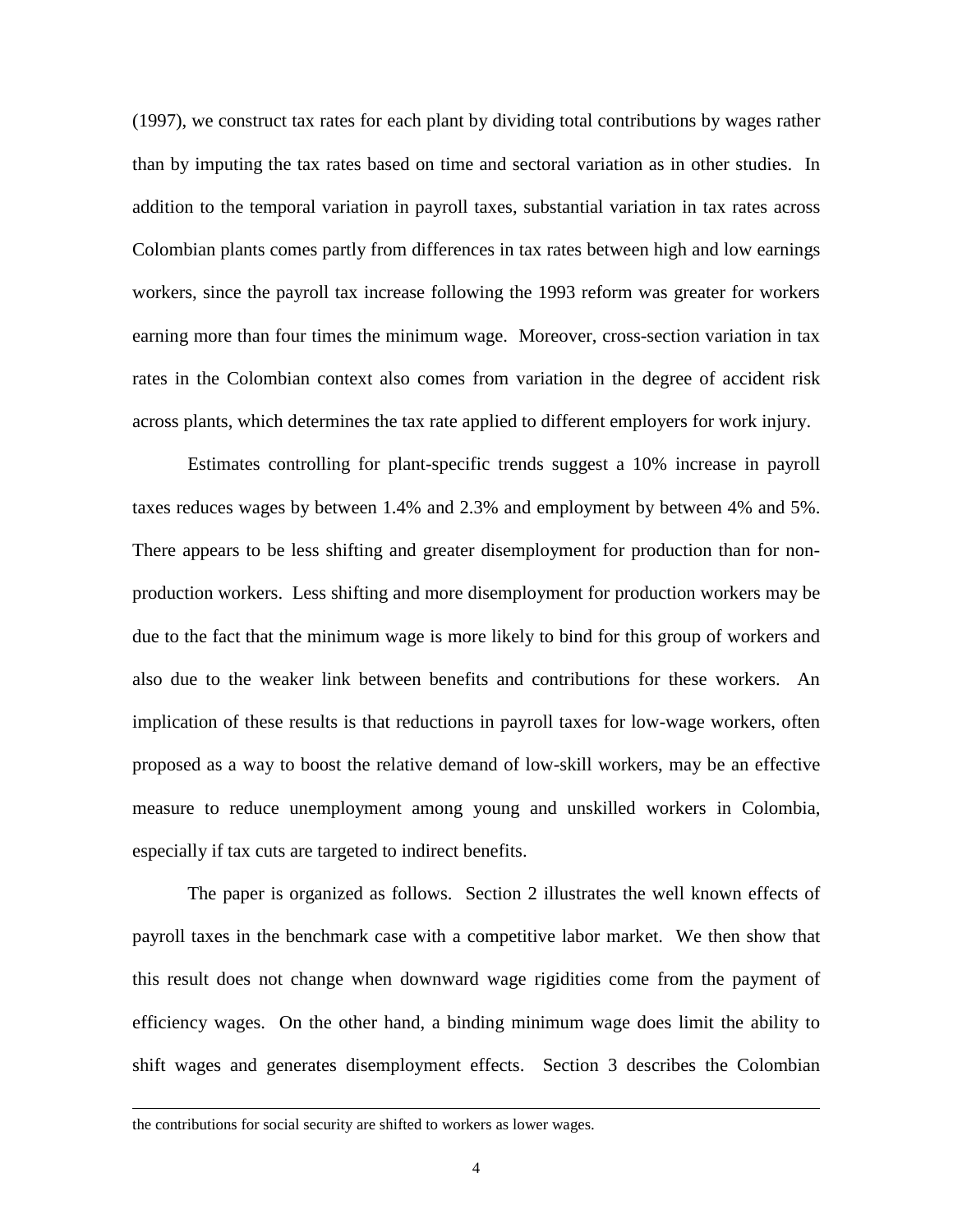institutional background and the changes in mandated payroll taxes in Colombia over the 1980's and 1990's, including changes after the Colombian social security reform of 1993. Section 4 describes the data and presents the results. Section 5 concludes.

#### **2. Theoretical Effects of Payroll Taxes**

In this section we discuss the impact of payroll taxes on wages and employment in different labor market environments. We begin by showing the well-known effects of payroll taxes in a competitive labor market.

The representative firm chooses employment,  $L_i$ , to maximize profits,

$$
\pi_i = pF(L_i) - w(1+\tau)L_i,
$$

taking the price, p, the wage, w, and the employment level of other firms as given, where  $F(L_i)$  is a production function subject to decreasing returns and  $\tau$  is the payroll tax firms have to pay out of their wage bill. There are M identical firms in the economy, so that L=MLi, and from the first-order condition aggregate labor demand is given by,

$$
pF'(L) = w(1+\tau). \tag{1}
$$

The market-clearing wage and employment levels are set to equate labor demand and supply. Labor supply depends on the wage, and on total population, N:

$$
L = [w(1+b\tau)]^{\epsilon} N,
$$
\n(2)

where  $\varepsilon$  is the labor supply elasticity and b is the workers' valuation of the benefit (i.e., b = 1 implies a perfect link between benefits and contributions). To see the effect of taxes on wages and employment, we first substitute (2) into (1) and take the derivative with respect to the tax rate, which yields,

$$
dln w/d\tau = -\left[-\epsilon(1+\tau)/\eta + 1\right]/\left[-\epsilon(1+\tau)/\eta + (1+\tau)\right],
$$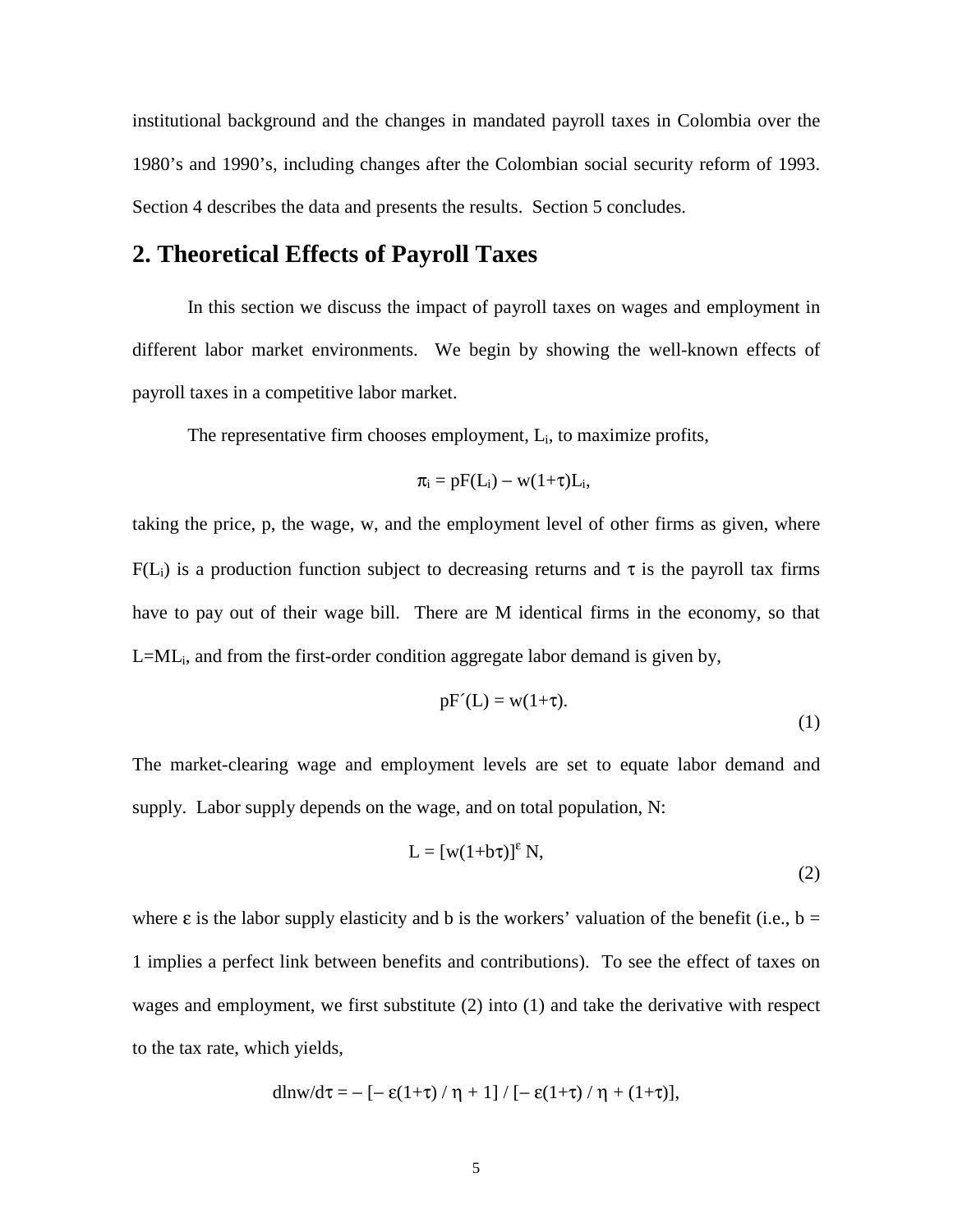where  $\eta$  is the labor demand elasticity.<sup>2</sup> The effect of payroll taxes on employment is then obtained by taking the derivative of (1) with respect to the tax rate and re-arranging:

$$
dlnL/d\tau = \{ [ \text{ dln}w/d\tau \ ] (1+\tau) + 1 \} (w/L),
$$

which equals zero when the tax-benefit link is perfect,  $b=1$ , when the labor supply is perfectly inelastic,  $\varepsilon$ =0, and when the labor demand elasticity is perfectly elastic,  $\eta \rightarrow \infty$ .<sup>3</sup> This is because in all three cases taxes are fully shifted to workers as lower wages, so there are no disemployment effects.

Downward wage rigidities may, however, limit the ability of firms to pass payroll taxes in the form of lower wages, even under the three cases mentioned above. We examine the impact of payroll taxes in an efficiency wage model a-lá Shapiro and Stiglitz (1984) to explore whether the implications of payroll taxes change under this source of wage rigidities. The firm's maximization problem is as before, where workers are assumed to produce one unit of labor unless they shirk, but now, given imperfect monitoring, the firm also chooses a wage as to avoid shirking. The firm chooses the wage that satisfies the no-shirking condition, such that the expected value of working is greater or equal to the expected value of shirking to the worker. As shown in the Appendix, the lowest efficiency wage,  $w^e$ , that satisfies the no-shirking condition is given by

$$
w^{e} = \{e + z + \left[(r + \lambda/u)e/\kappa\right] / (1+b\tau)\}.
$$

where e is the disutility of effort, z are unemployment benefits, r is the discount rate,  $\lambda$  is the instantaneous probability of an exogenous separation, κ is the instantaneous probability

l

 $2$  This expression can also be written to show how the tax-benefit linkage, b, affects shifting. In particular, it can be written as dlnw/dτ = -{ $[-pF''(L)\varepsilon[w(1+b\tau)]^{\varepsilon-1}Nb] + 1$  } / { $-pF''(L)\varepsilon[w(1+b\tau)]^{\varepsilon-1}N(1+b\tau) + (1+\tau)$  }.

As we discuss below, weak linkages in the Colombian context may be one reason to expect "less-than-full shifting" in this country. In addition, while we know of no estimates of labor supply elasticities, one may suspect the supply of formal labor to be fairly elastic in the Colombian context as workers can move between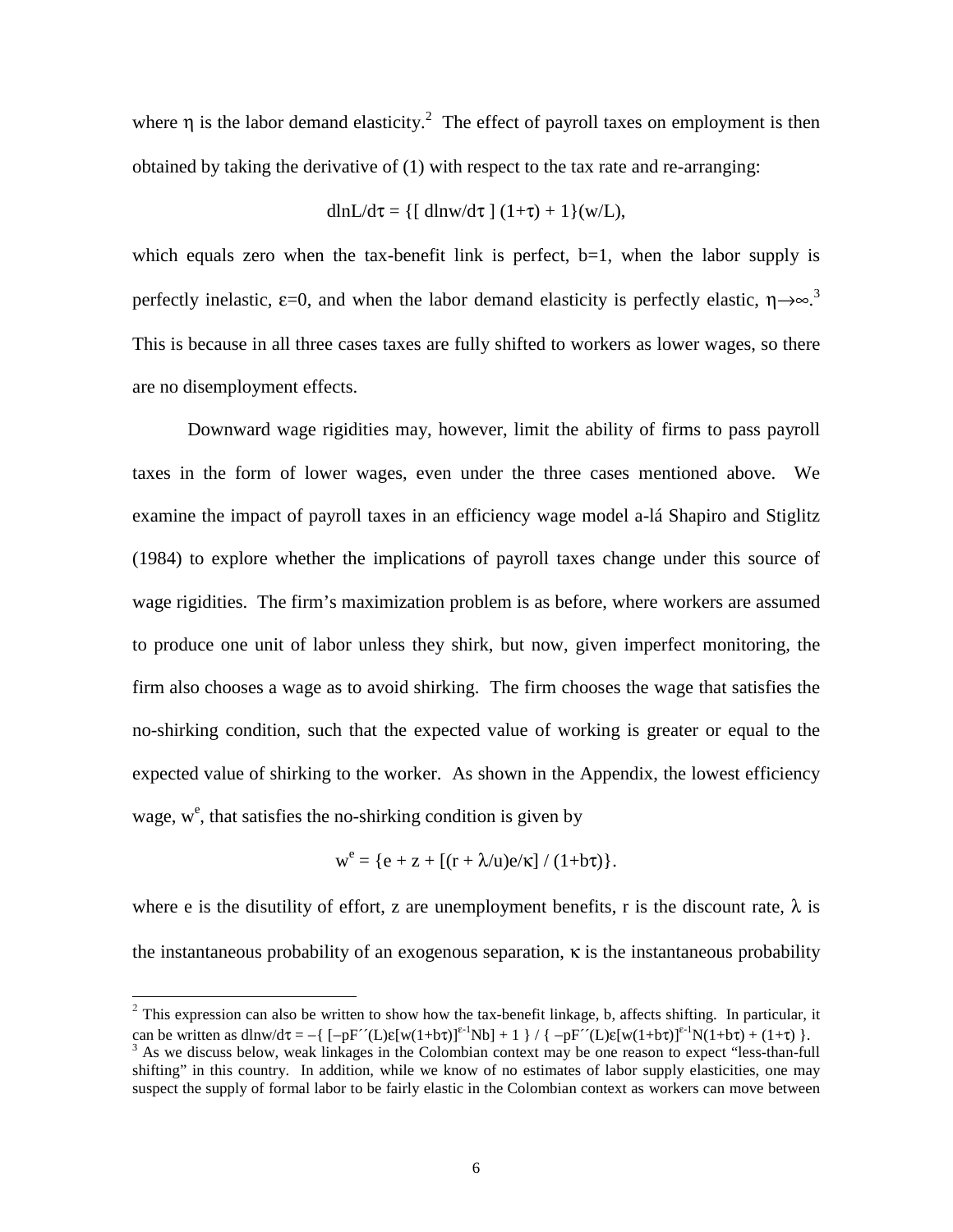of getting caught shirking,  $u = (N-L)/N$  is the unemployment rate, and b and  $\tau$  are as before, the workers' valuation of the benefits and the tax rate. The employment level is determined by substituting this wage into the labor demand condition, equation (1),

$$
pF'(L) = \{e + z + [(r + \lambda/u)e/\kappa] / (1+b\tau)\}(1+\tau).
$$

As in the market-clearing case, payroll taxes have no effects on employment if there is a perfect link between benefits and contributions, i.e., b=1, because payroll taxes are passed on to workers in the form of lower wages. This can be seen by taking the derivative of the efficiency wage and employment with respect to the payroll tax:

$$
dln w^e/d\tau = - b \; / \; (1+b\tau),
$$

$$
dlnL/d\tau = [(dlnw^e/d\tau)(1+\tau) + 1](w^e/L).
$$

Figure 1 shows that with efficiency wages, the payroll tax not only shifts the labor demand curve to the left but it also flattens the effort supply or no-shirking curve. The flattening up of the no-shirking curve is greater when there is a perfect link between benefits and contributions. In this case, the flattening of the no-shirking curve is enough to counteract the left shift of the demand curve, generating no net effect on employment.<sup>4</sup> Consequently, as in a competitive labor market, the perfect link between benefits and contributions implies no disemployment effects.

If wage rigidities come from a government mandated minimum wage,  $w$ , then the firm's problem is as before but the wage is given by the maximum between w and the

-

formal and informal employment. An elastic labor supply probably also contributes to "less-than-fullshifting" in the Colombian context.

<sup>&</sup>lt;sup>4</sup> Lang (2003) examines the impact of payroll taxes in an efficiency wage model. However, in contrast to the Shapiro and Stiglitz (1984) model and other models with efficiency wages, his set-up assumes that the level of effort does not depend on the unemployment rate in equilibrium. For this reason, he finds that payroll taxes increase efficiency wages. In Lang's model firms reduce employment and this requires an increase in the level of worker effort and thus in wages, but because in his set-up wages do not depend on the unemployment rate the lower employment does not affect wages in his model. By contrast, in our model a-lá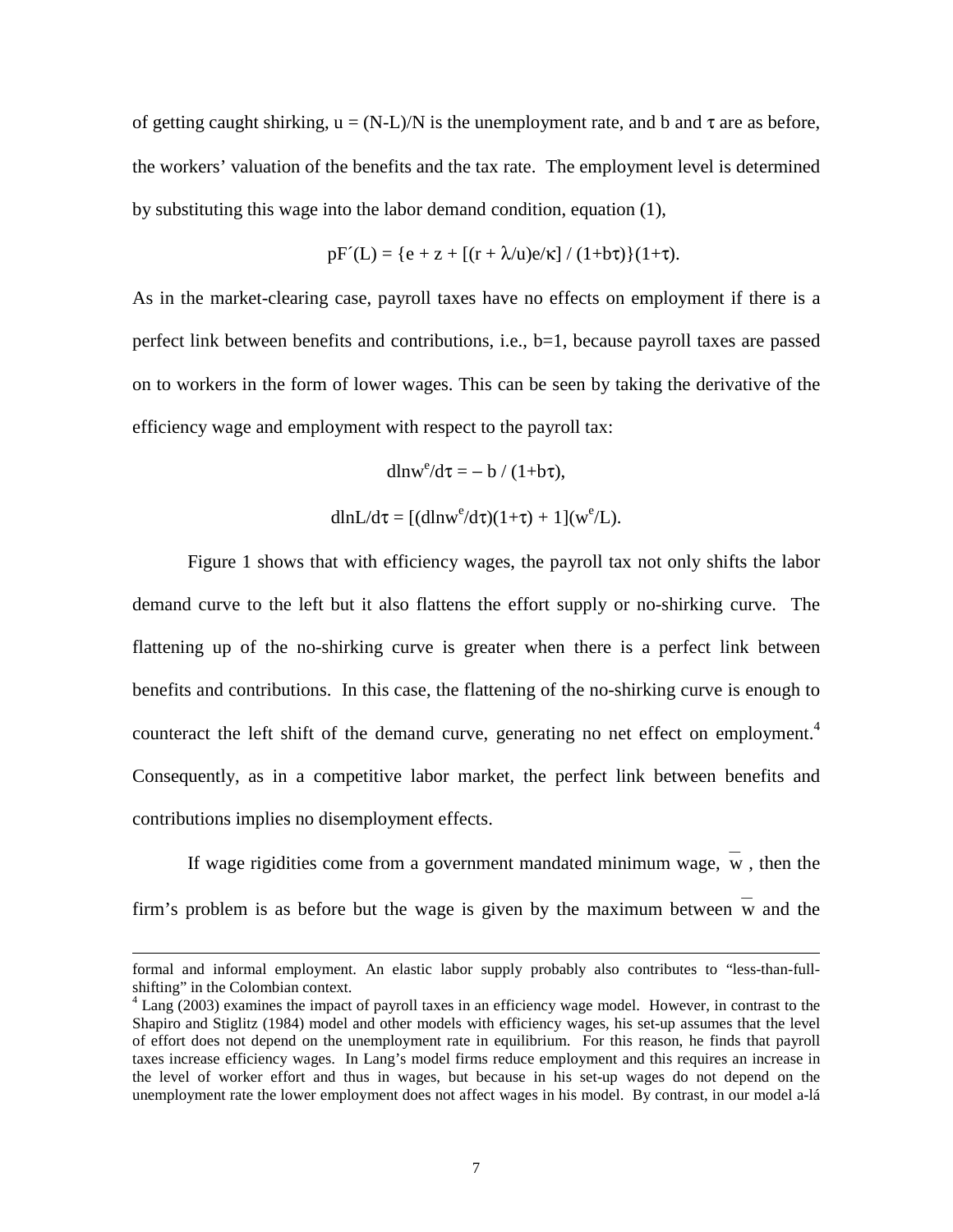market-clearing wage, w<sup>\*</sup>, given by pF<sup>'</sup>( $[w*(1+b\tau)]^{\epsilon}$  N) = w<sup>\*</sup>(1+ $\tau$ ), or by the maximum between  $\overline{w}$  and  $w^e$  if efficiency wages are paid. In the case when the minimum wage is binding so that  $\overline{w} > w^e > w^*$ , the employment level is given by,

$$
pF'(L) = w(1+\tau).
$$

In this case, there is excess supply of labor and involuntary unemployment. Moreover, the payroll tax always reduces employment in this case, since the payroll taxes cannot be fully shifted to workers as lower wages. As we describe in the next section, not only is the benefit-contribution linkage likely to be weak in the Colombian context, but minimum wages are also likely to be binding.

#### **3. Institutional Background**

1

Colombia has long required employers to finance pensions for the old, disabled, and survivors; health benefits for sickness and maternity; work injury benefits in manufacturing and commerce; family allowances and in-kind transfers for low-income households; and training, paid vacations and mandatory bonuses.<sup>5</sup> Payroll taxes increased along with increasing benefits between 1% and 2% in 1982, 1985, 1989 and 1992 and then sharply after 1994 due to the introduction of the 1993 social security reform. Table 1 presents the evolution of mandatory non-wage labor costs starting in 1980. In 1982, mandated payroll contributions increased from 1% to 2% as a result of the increase in payroll contributions for training. In 1989, the payroll taxes for in-kind transfers to low-income families

Shapiro and Stiglitz (1984), the lower employment as a result of payroll taxes works as a discipline device, allowing the payment of lower efficiency wages.

<sup>&</sup>lt;sup>5</sup> In addition, while there is no established unemployment insurance system in Colombia, labor legislation requires employers to pay a one month per year worked severance benefit. After the labor market reform of 1990, the standard system of severance payments which required payments at the time of separation was transformed into a system of individual savings accounts (see Kugler (1999, 2001) for a description and analysis of the labor market reform of 1990). Thus, before the labor market reform of 1990, severance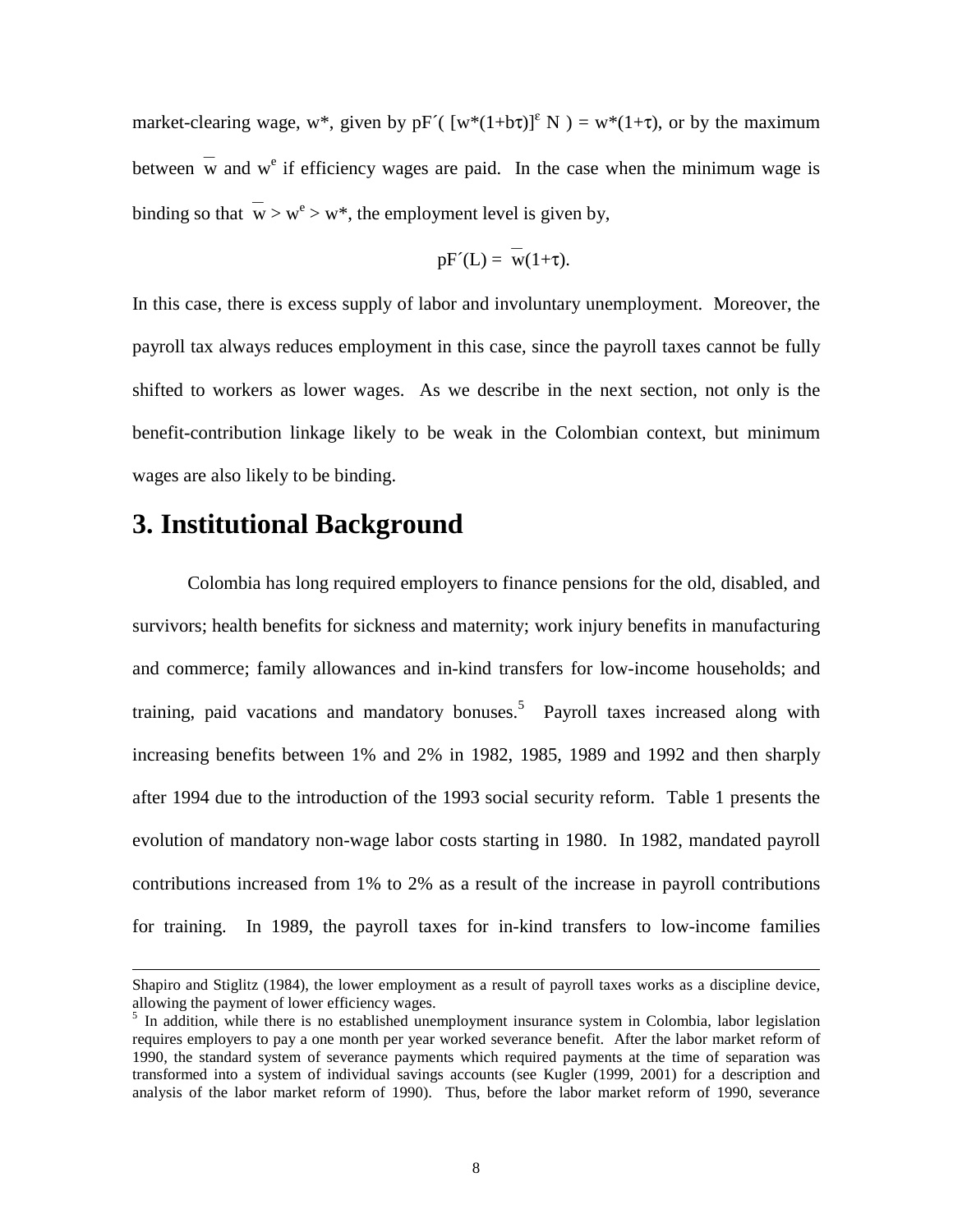increased from 2% to 3%. The first increase in mandated contributions for old age, disability, and survivor pensions occurred in 1985 with an increase from 4.5% to 6.5%. The payroll contributions for pensions increased again in 1992 by 1.5% and then the social security reform generated large increases in payroll taxes for pensions from 1994 to 1996 of 5.5% for employers of workers earning less than four minimum wages and of 6.6% for employers of workers earning more than four minimum wages. The social security reform also increased payroll contributions for health benefits for the first time in decades between 1994 and 1996 equivalent to 5%. The social security reform, therefore, increased payroll taxes for pensions and health by 10.5% and 11.5% in a two-year period, with between 5% and 6% of the increase occurring between 1995 and 1996. This provides a large temporal change in payroll taxes, which is much larger than what is usually observed in high income countries.

Theory tells us that payroll taxes should not affect employment if payroll taxes are completely passed on to workers as lower wages. This is more likely to happen if the workers' valuation of the services financed by payroll taxes coincide with their cost. In Colombia, however, the link between payroll taxes and benefits is not exact because many of the benefits financed through payroll taxes are not directly accrued by employees. For example, while all employers pay taxes to finance family allowances, these allowances are received only by workers with low-income families. Also, while all employers pay taxes for training programs, not all firms take advantage of government-provided training programs. For this reason, payroll taxes are less likely to be passed onto wages in

-

payments were fixed costs but, after the reform, they were essentially turned into recurrent labor costs such as payroll taxes.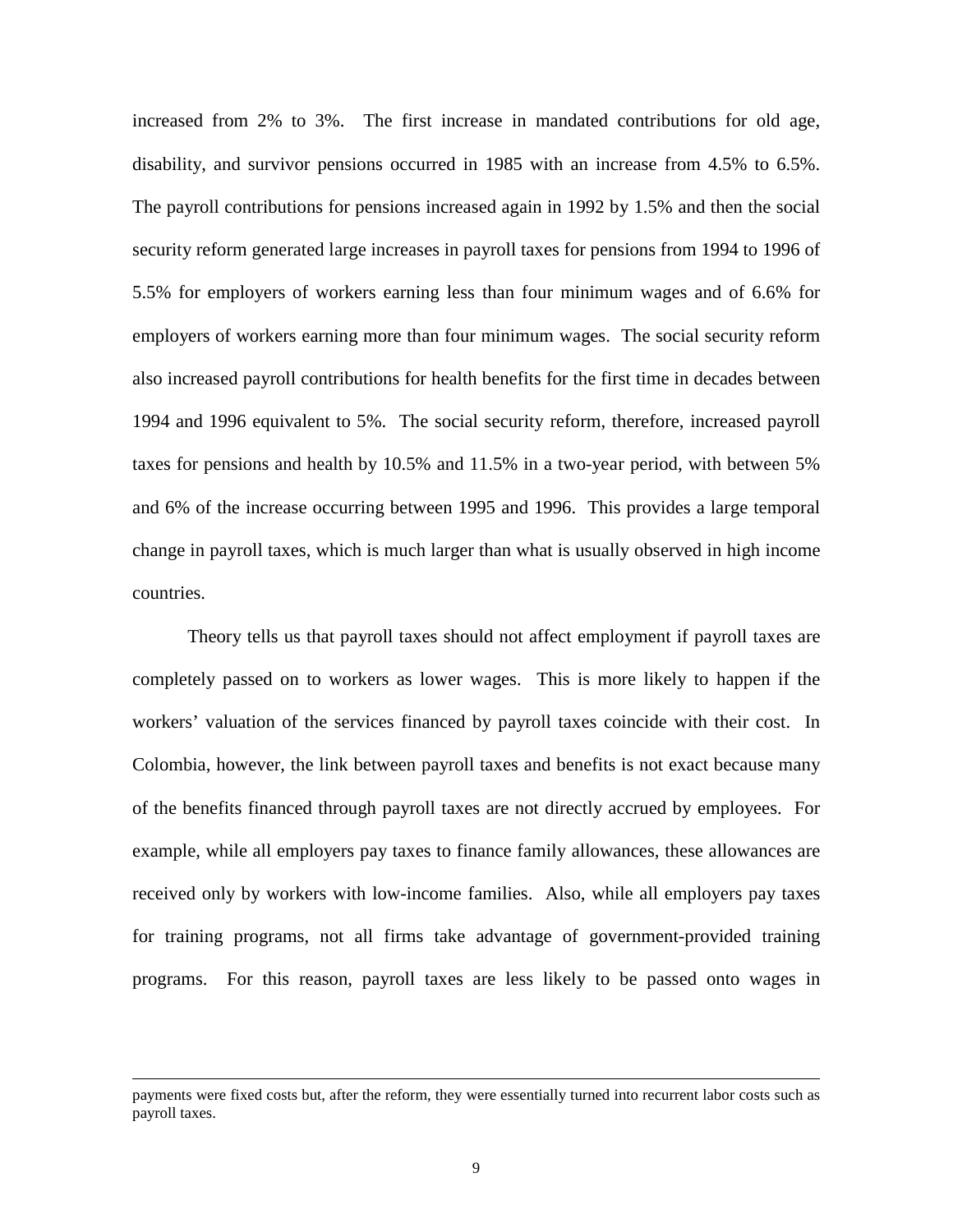Colombia than in countries where employer mandated contributions finance only direct benefits.

In addition, the social security reform changed the tax-benefit linkage for pensions. On the one hand, the social security reform introduced minimum benefits for workers previously uncovered by the system, weakening the tax-benefit linkage. On the one hand, by introducing a parallel fully-funded system of individual accounts next to the already existing pay-as-you-go system, the reform contributed to strengthen the tax-benefit linkage. Unlike the pay-as-you-go system which may not return to the beneficiary the amount contributed into the system, individual accounts guarantee direct benefits to contributors to the system and strengthen the tax-benefit linkage. Moreover, trade liberalization increased labor demand elasticities after the reduction of tariffs and quotas in 1991. Unlike in other countries such as Chile, Fajnzylber and Maloney (2000) find evidence that the introduction of Colombia's trade reform in 1991 increased labor demand elasticities for unskilled workers. As shown in the previous section, an increase in labor demand elasticities should increase shifting during the 1990's compared to the 1980's. In the empirical analysis, we examine how shifting and disemployment effects changed between the 1980's and 1990's.

As discussed in the previous section, aside from weak tax-benefit linkages, firms may not be able to pass on their higher payroll taxes to workers in the form of lower wages if minimum wages are binding. Evidence on the minimum wage in Colombia over the period of our study suggests that the minimum wage binds for unskilled workers and may have spillover effects for skilled workers in Colombia. Bell (1997) finds that the 10% rise in the statutory minimum wage during 1981-87 leads to a drop in unskilled employment in the range of 2%-12%. Using data from the rotating household panel starting in 1997, Maloney et al. (2003) find an average elasticity of employment with respect to the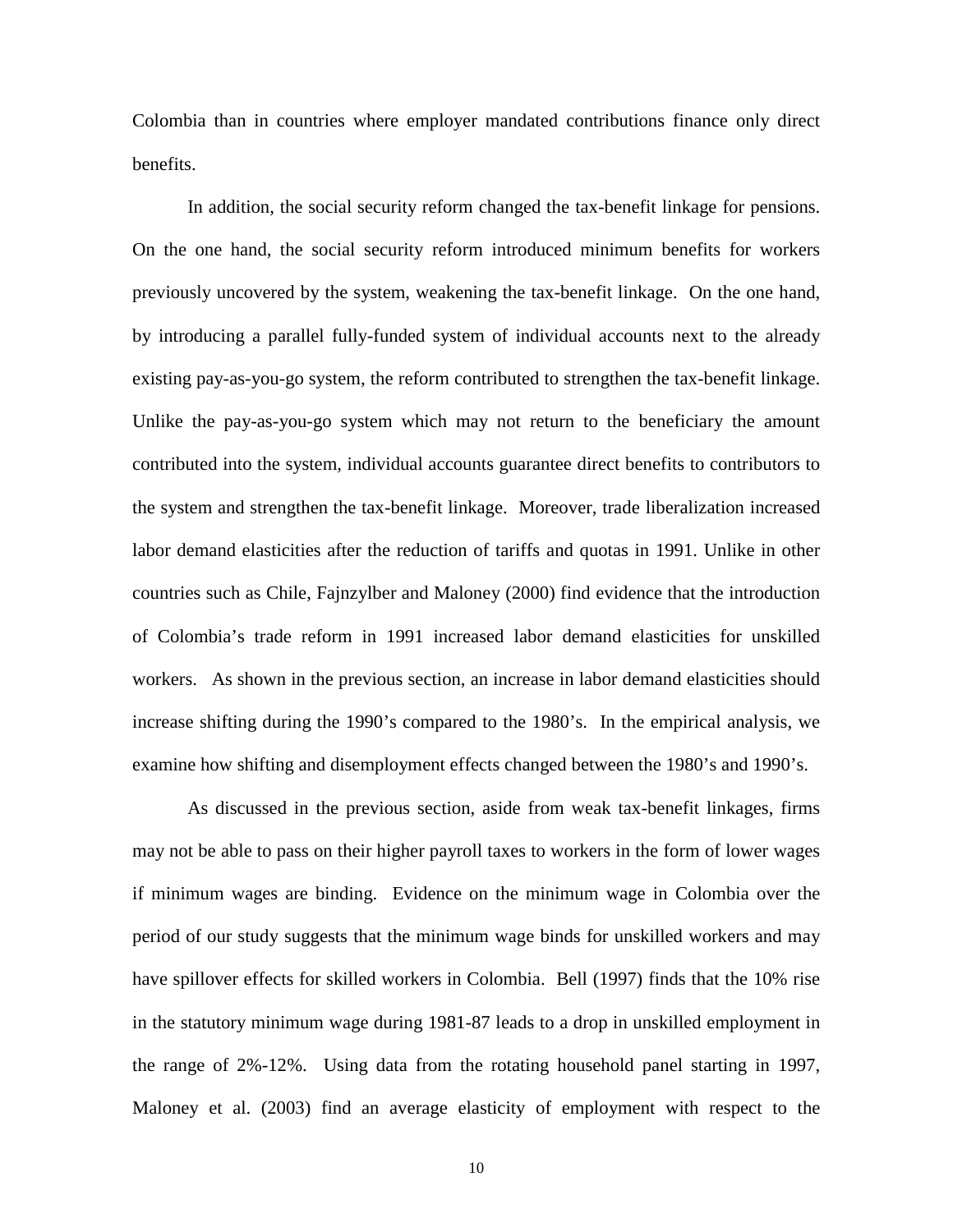minimum wage of 0.15 for this later period, which is equivalent to Bell's upper bound. Moreover, Maloney et al. (2003) examine the impact of the minimum wage on the wages and employment of workers at different points in the distribution. They find that the minimum wage in Colombia increases wages and reduces employment for those close to the minimum wage but also for those higher up in the distribution because of a numeraire effect. An important implication of these results is that minimum wages generate real rigidities not only for unskilled but also for skilled workers.

#### **4. Empirical Analysis**

#### **4.1. Data Description**

l

To analyze the impact of payroll taxes on employment and labor costs, we exploit the temporal variation induced by the statutory rise in employer contributions as a percentage of wages and the cross-sectional variation due to heterogeneity in payroll taxes across plants. Our sample consists of a balanced panel of 235 plants in the formal sector from the Colombian Manufacturing Survey for the 1982-1996 period.<sup>6</sup> The trends in our sample coincide with the general picture in manufacturing as a whole. Table 2 shows the continuous rise in the real wage and the drop in employment since 1991.<sup>7</sup>

Table 2 also shows the trend in average tax rates over the sample period. The average tax rate is calculated as the ratio of total contributions to the wage bill. The table shows the upward trend over the 1980's, a drop in the early 1990's and the sharp rise in tax

<sup>&</sup>lt;sup>6</sup> The Colombian Manufacturing Survey only samples firms with more than 10 employees. All firms in our sample report positive payroll taxes, thus, implying compliance with labor legislation (at least for some of their employees) and participation in the formal sector. We focus on a balanced panel, because we are interested in the impact of payroll taxes on the internal margin. We concentrate on the impact of payroll taxes on the internal margin because spurious entry and exit resulting from changes in the survey methodology over the 1990's makes it more difficult to estimate effects on the external margin. In this sense, we probably provide a lower bound on the impact of payroll taxes on formal employment.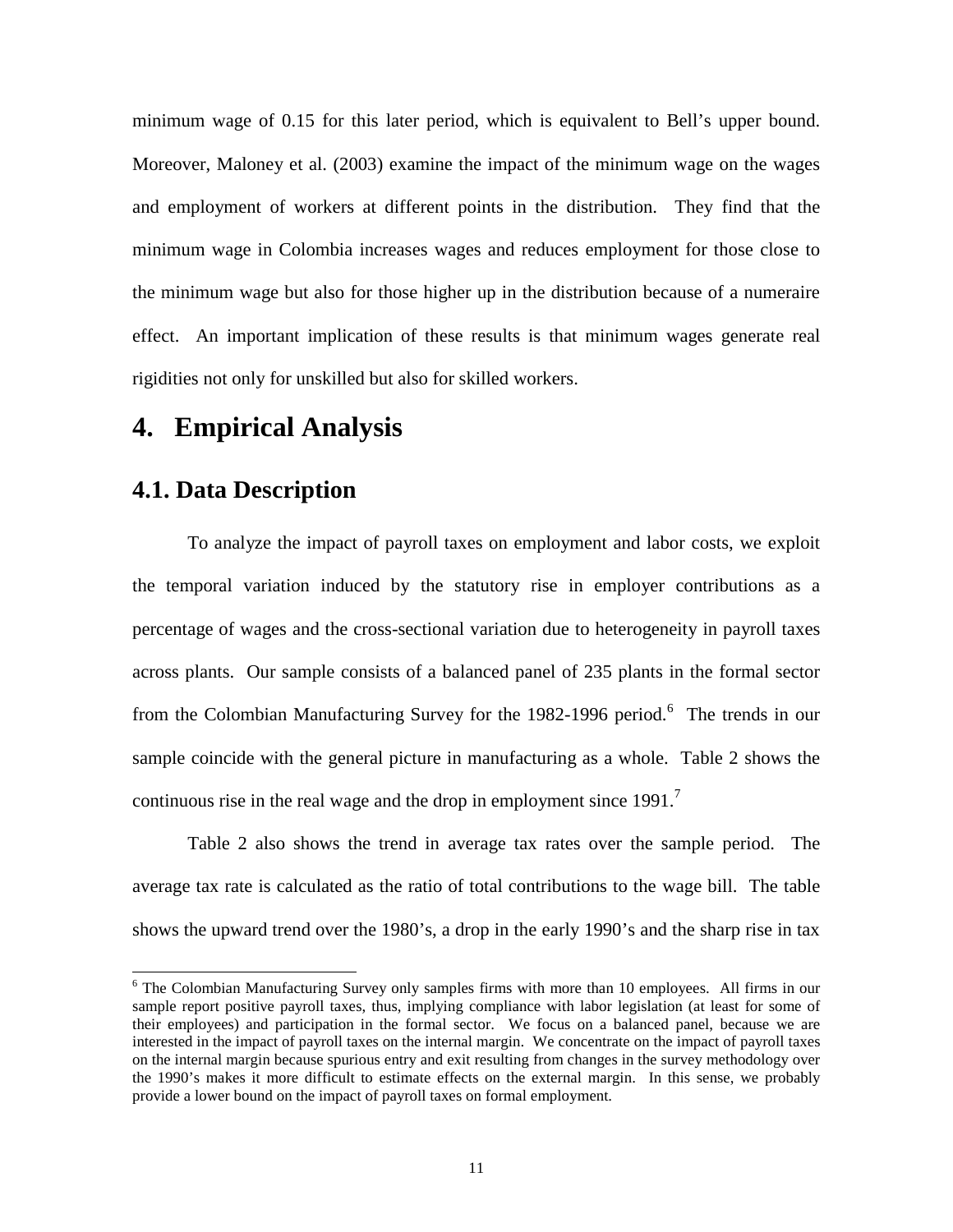rates starting in 1993 coinciding with the statutory changes in payroll taxes reported in Table 1. An advantage of our data, is that while the changes in payroll taxes coincide with the statutory changes, we can rely on actual information of the payroll tax cost rather than having to impute the average cost to plants based on sector and time period and, thus, we can also exploit the variation in tax rates across plants.

The data shows substantial variation in tax rates across plants. Figures 2 and 3 show the distribution of the average tax rate for non-production and production workers, respectively, during the 1980's. The figures show substantial variation in the tax rates for both non-production and production workers. The minimum and maximum tax rates of non-production workers are 10% and 75%, with a mean of 47%. The minimum and maximum tax rates of production workers are 27% and 74%, with a mean of 45%. Figures 4, 5, and 6 show the distribution of tax rates for both production and non-production workers during the 1990's. Figure 4 shows the distribution of average tax rates in 1992-93, which looks similar to the distribution observed during the 1980's. In contrast, the distribution of average tax rates in Figure 5 for 1993-94 shows a shift of the distribution towards the right and an increase in the mean average tax rate, which is consistent with the increase in statutory payroll taxes after the social security reform. Figure 6 shows a farther shift in the distribution towards the right and an increase in the mean average tax rate to 57% after the full implementation of the social security reform in 1995-96.

These distributions of average tax rates not only show the temporal change in tax rates, but also substantial cross-sectional variation. There are several sources of actual variation in taxes across plants. First, there is variation in payroll taxes between high and low earnings workers since the payroll tax increase after the 1993 social security reform

<sup>-&</sup>lt;br>7  $\alpha$ <sup>7</sup> Wages are deflated by a sector-specific producer price index.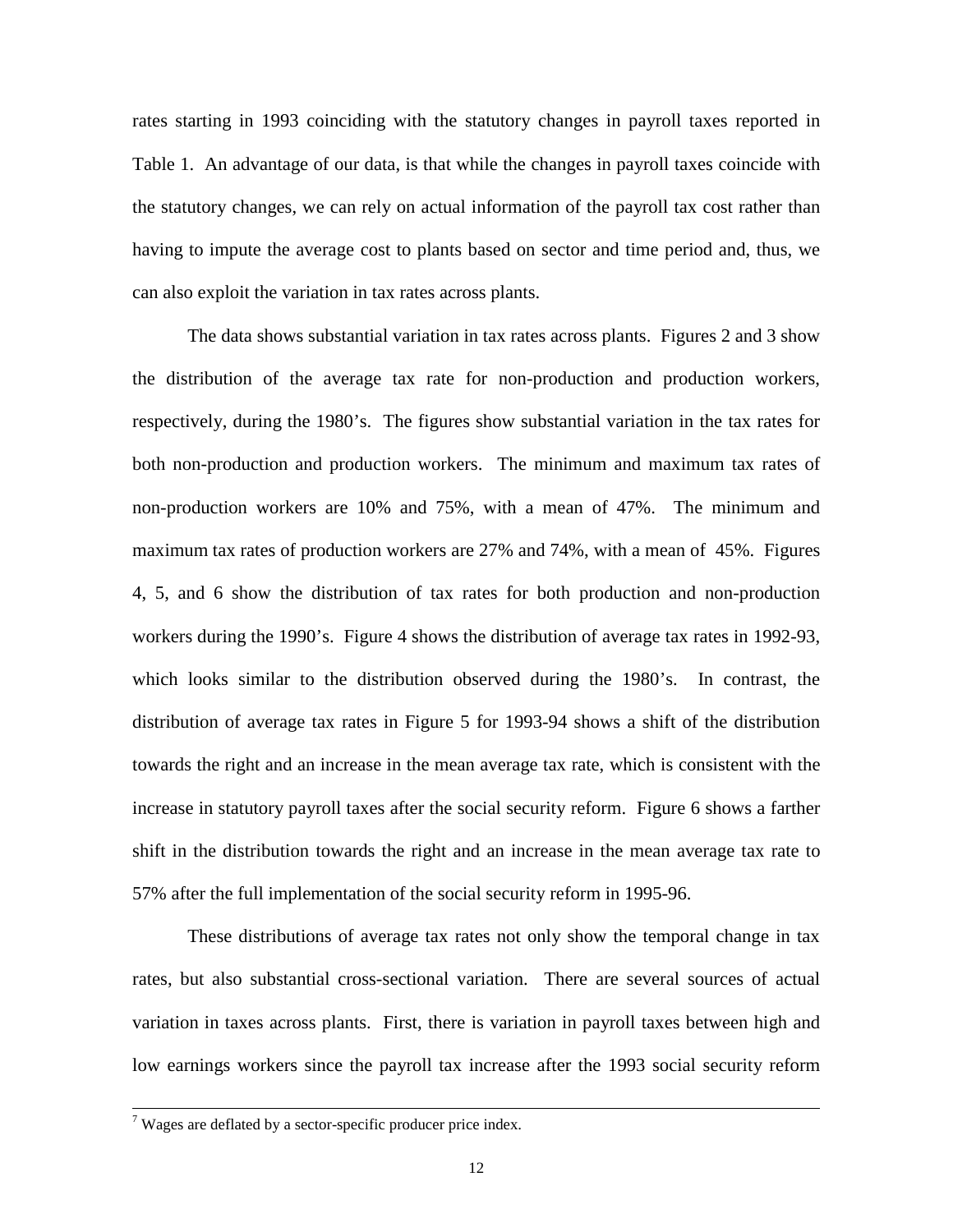was greater for workers earning more than four times the minimum wage. Second, injury risk variation across plants generates payroll tax differentials because employers' work injury contributions depend on the degree of risk, ranging from 0.35% to 8.7% (see Table 1). Third, there is heterogeneity in the share of the wage bill covered by social security because some plants use informal employment and do not pay mandated benefits. Fourth, the variation in employment of temporary workers, who are not subject to some benefits (e.g., paid vacations), also generates differences in tax rates across plants. Finally, there is variation in payroll taxes for paid vacations and bonuses. While minimum mandatory paid vacations and bonuses are half a month or about 4.15% in payroll taxes, some plants choose to give more paid vacations and bigger bonuses and, consequently, contribute higher payroll taxes for these.

Aside from variation in actual tax rates, measurement error in the tax and wage bills may also contribute to observed differences in tax rates across plants. Classical measurement error in the tax bill will bias the effects of payroll taxes on wages and employment towards zero, while measurement error in the wage bill will bias the results towards a finding of shifting to wages and the effect of payroll taxes on employment towards zero. We follow Gruber's (1997) identification strategy by assuming that there is a dimension of variation along which the true tax rate varies, but the spurious components of the measured tax rate do not. First, we assume that plants systematically overstate or understate the tax rate so that fixed plant-specific measurement error is absorbed by plant effects. We also assume that any spurious time-varying component of tax rates follows linear sector-specific or plant-specific trends. These approaches also help to control for omitted variables correlated with tax rates. For example, these control for the possibility that systematically high wage workplaces are also the ones with the lowest fraction of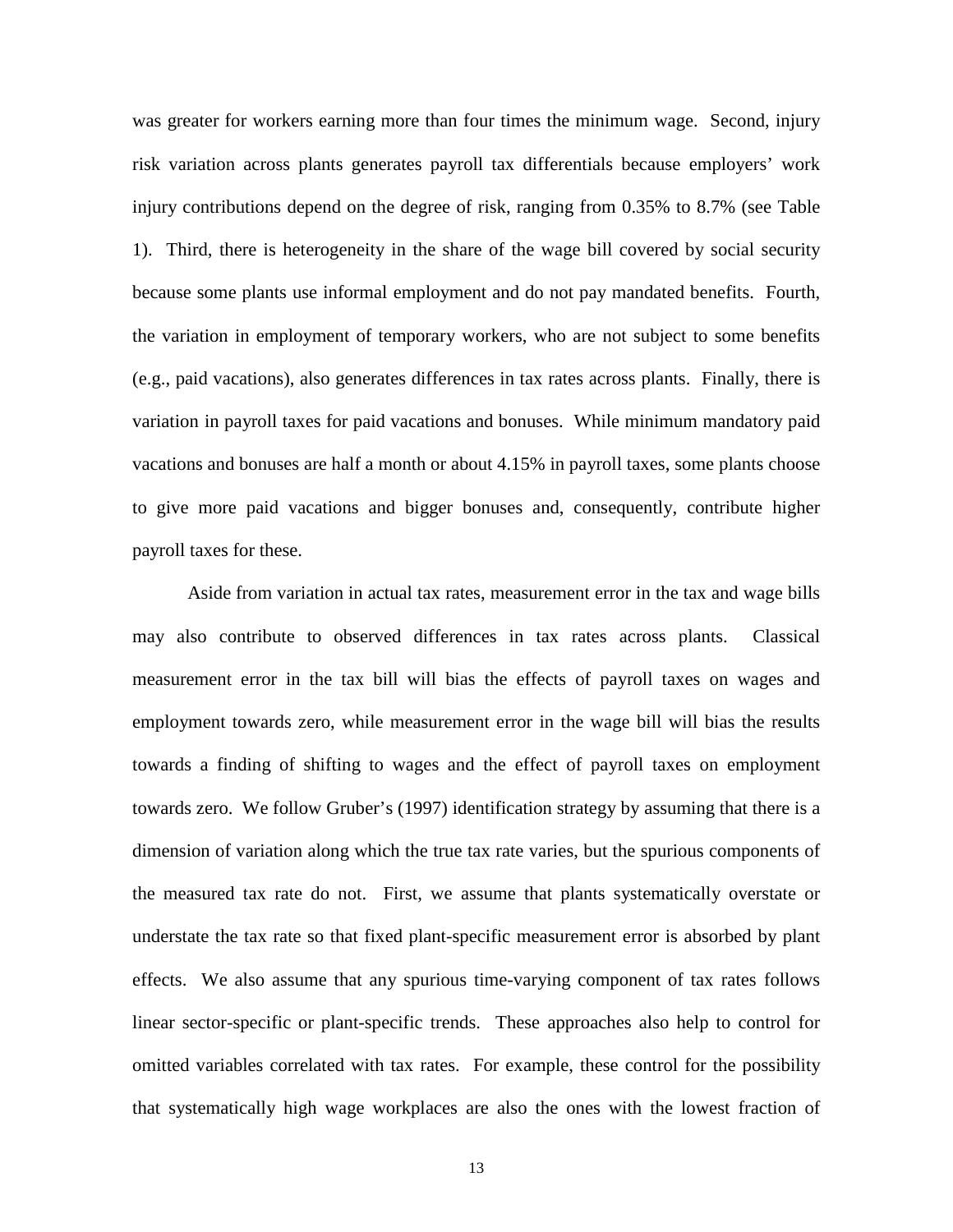uncovered payroll or the ones with the highest risk of accidents, if the fact that a plant is high wage is mostly fixed over time or follows sector-specific or plant-specific trends.

#### **4.2. Results**

Table 2 shows that the social security reform of 1993 coincided with an expansion. Following Gruber (1997), we therefore restrict the analysis to years at similar points in the cycle. For the 1980's, we use 1983-1984 and 1989-90 for pairs of expansionary years and 1984-85 and 1988-89 for pairs of recessionary years. For the 1990's, we use 1993-94 and 1995-96 as pairs of years at similar points in the business cycle before and after the full implementation of the social security reform.

The post-1992 data, for which we cannot separate production and non-production workers are used to estimate:

$$
\Delta \text{log}(W_{ijt}/E_{ijt}) = \alpha_1 + \beta_1 \, \Delta \tau_{ijt} + \theta_t + u_{ijt},
$$

$$
\Delta log(E_{ijt}) = \alpha_2 + \beta_2 \, \Delta \tau_{ijt} + \theta_t + e_{ijt},
$$

(1)

(2)

where the ratio of total payroll taxes,  $T_{\text{iit}}$ , over total wages,  $W_{\text{iit}}$ , gives the tax rate for plant i in sector j at time t, i.e.,  $\tau_{ijt} = (T_{ijt}/W_{ijt})$ , and where  $E_{ijt}$  is total employment. These regressions include year effects,  $\theta_t$ , while differencing eliminates plant effects. The identifying assumption is that omitted variables are absorbed by year, sector, and plant controls. We also add sector effects,  $\gamma_j$ , to the specifications in differences to control for sector-specific trends:

$$
\Delta \log(W_{ijt}/E_{ijt}) = \alpha_1 + \beta_1 \Delta \tau_{ijt} + \theta_t + \gamma_j + u_{ijt},
$$
  
\n
$$
\Delta \log(E_{ijt}) = \alpha_2 + \beta_2 \Delta \tau_{ijt} + \theta_t + \gamma_j + e_{ijt}.
$$
\n(3)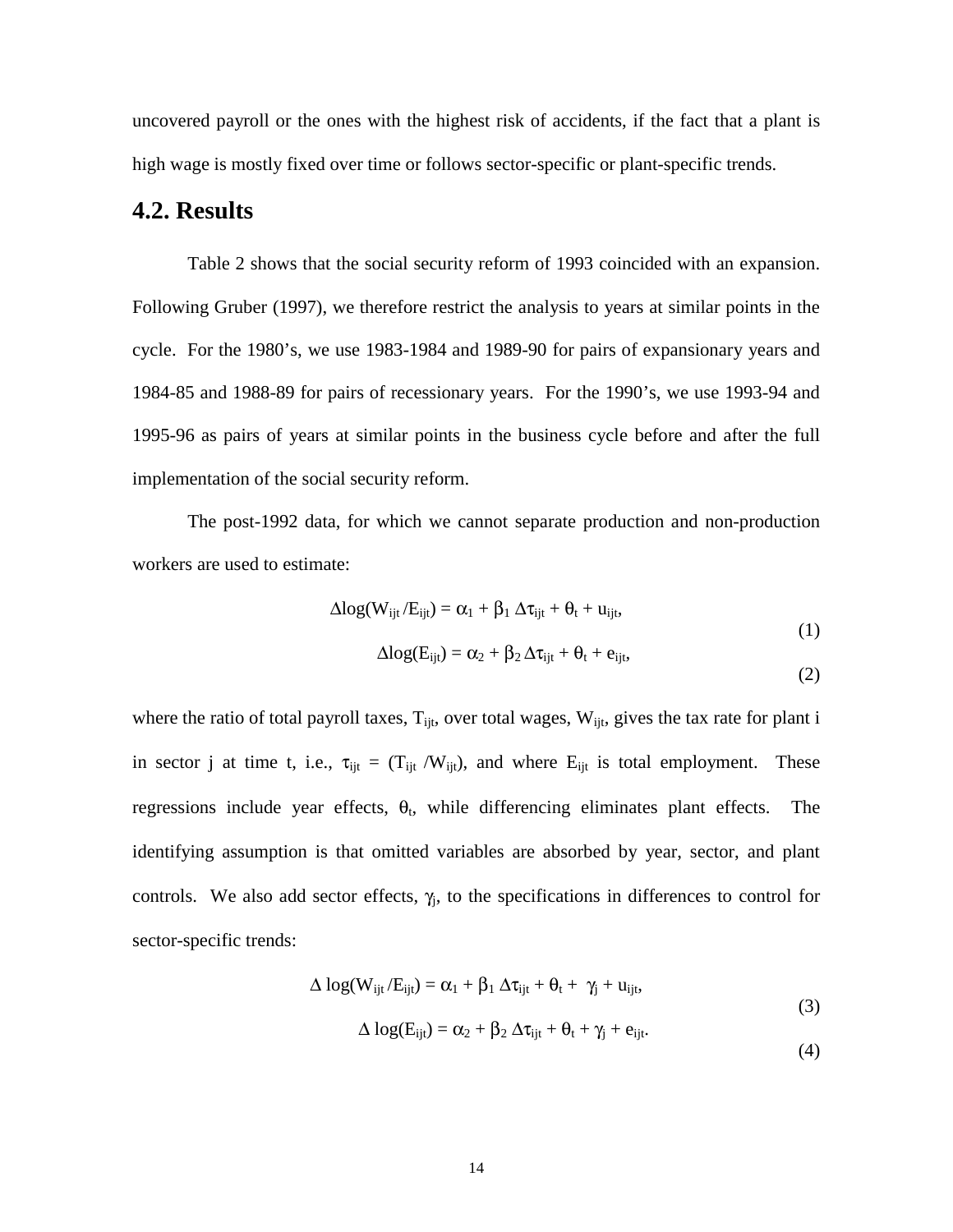Finally, we estimate models that control for plant-specific trends by adding plant effects,  $\varphi_i$ , to the specification in differences:

$$
\Delta \log(W_{ijt}/E_{ijt}) = \alpha_1 + \beta_1 \Delta \tau_{ijt} + \theta_t + \varphi_i + u_{ijt},
$$
  

$$
\Delta \log(E_{ijt}) = \alpha_2 + \beta_2 \Delta \tau_{ijt} + \theta_t + \varphi_i + e_{ijt}.
$$
 (5)

(6)

In addition to pooled analyses that group all types of workers, pre-1992 data are used to estimate models that separate production and non-production workers. These models could be written:

$$
\Delta \log(W_{ijkt}/E_{ijkt}) = \alpha_1 + \beta_1 \Delta \tau_{ijkt} + \delta P_k + \theta_t + \gamma_j + u_{ijkt},
$$
\n
$$
\Delta \log(W_{ijkt}/E_{ijkt}) = \alpha_1 + \beta_1 \Delta \tau_{ijkt} + \delta P_k + \theta_t + \gamma_j + u_{ijkt},
$$
\n(7)

$$
\Delta \log(E_{\text{ijkt}}) = \alpha_2 + \beta_2 \, \Delta \tau_{\text{ijkt}} + \delta P_k + \theta_t + \gamma_j + e_{\text{ijkt}}.
$$
\n(8)

where  $P_k$  is a production/non-production worker dummy. We estimate these differences regressions with and without sector effects. The specifications with sector effects allow the true variation in taxes to be along the plant-year and the plant-year-worker type dimensions controlling for sector-specific trends for each worker type. Again, we add plant effects to (7) and (8) as in the pooled models.

While the data for the 1990's do not disaggregate production and non-production workers, the large temporal change in payroll taxes occurred during this time period after the social security reform. The first two columns in Table 3 report estimates of the impact of payroll taxes on the wages and employment of production and non-production workers during the 1990's. In particular, the first two rows report differences results with and without sector effects estimated using equations (1)-(4). The results without controlling for sector-specific effects suggest that an increase in payroll taxes of a similar magnitude to the increase that followed the 1993 social security reform (i.e., a 10% increase) reduces wages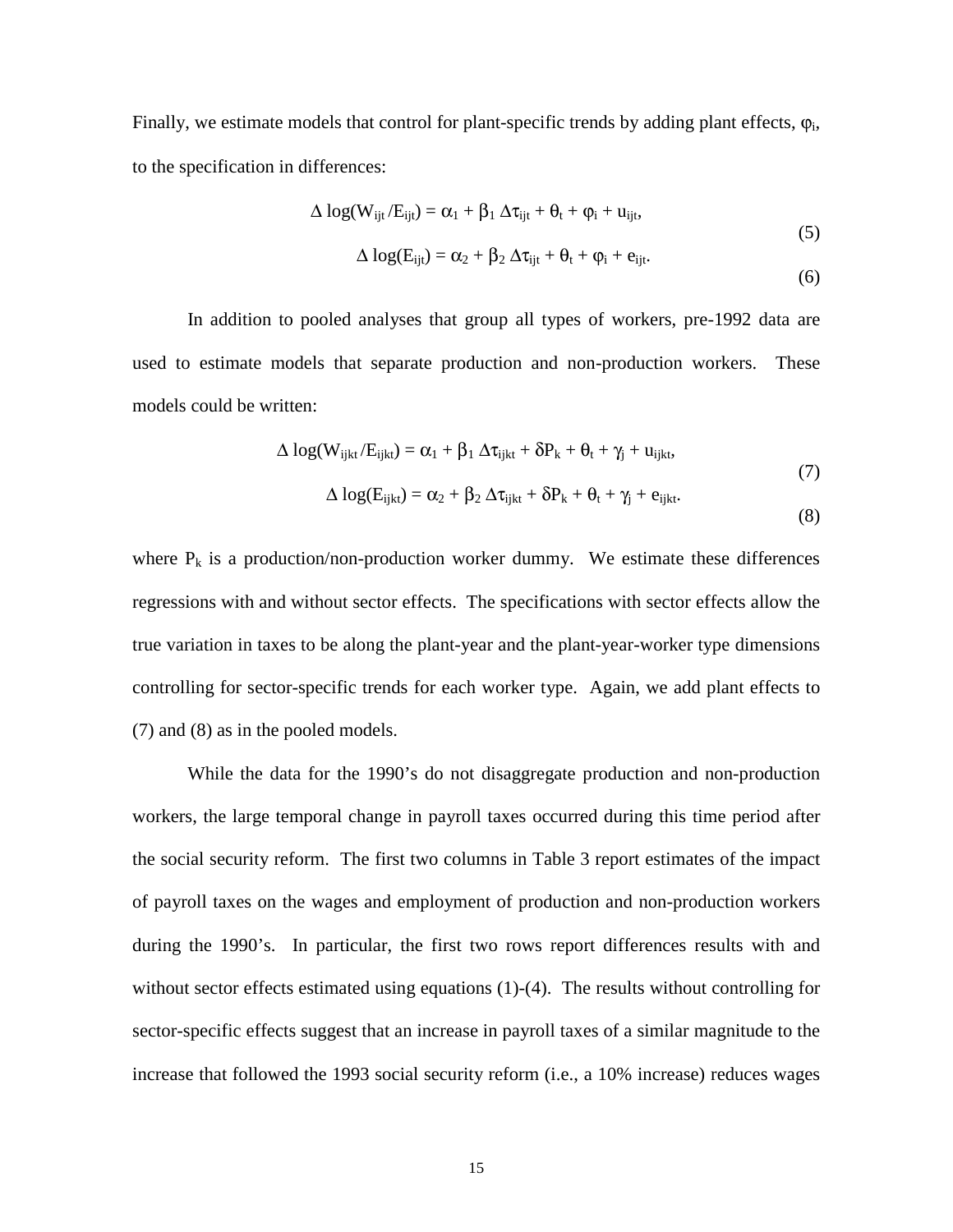by 1.42% and employment by 2.73%. Controlling for sector-specific trends shows larger effects on both wages and employment, suggesting measurement error on the tax rate rather than on wages. In particular, the results with sector-specific trends suggest that a 10% increase in the payroll tax rate reduces wages by 1.87% and employment by 3.05%. The results controlling for plant-specific trends in the third row show even larger shifting and disemployment effects. In particular, a 10% increase in the payroll tax rate reduces wages by 2.35% and employment by 3.84%. This effect on wages is similar in magnitude to the effect of social security taxes on wages found by Hamermesh (1979) for the U.S., though we cannot compare disemployment effects because this study does not examine the impact on employment.

The rest of the columns in Table 3 show the results for the pre-1992 years, pooling together production and non-production workers. In particular, the table reports results with and without controls for sector-specific trends estimated using equations (7) and (8) as well as results with controls for plant-specific trends. The results from the differences specification, which controls for sector-specific trends, show partial shifting of payroll taxes to wages and negative effects on employment. In particular, the results for both the expansion and recession pre-1992 years show that a 10% increase in payroll taxes during the expansionary years of the 1980's decreases wages by 1.75% and employment by 2.1%. However, the extent of shifting and the disemployment effects of taxes become larger when plant-specific trends are controlled for. The results for the expansionary pre-1992 years, which control for plant-specific trends, suggest that a 10% increase in payroll tax rates reduces average wages by 2.27% and employment by close to 5%. By contrast, the results for the recession pre-1992 years suggest that a 10% rise in payroll taxes reduces employment by 5% but lowers wages by only 1.37%.

16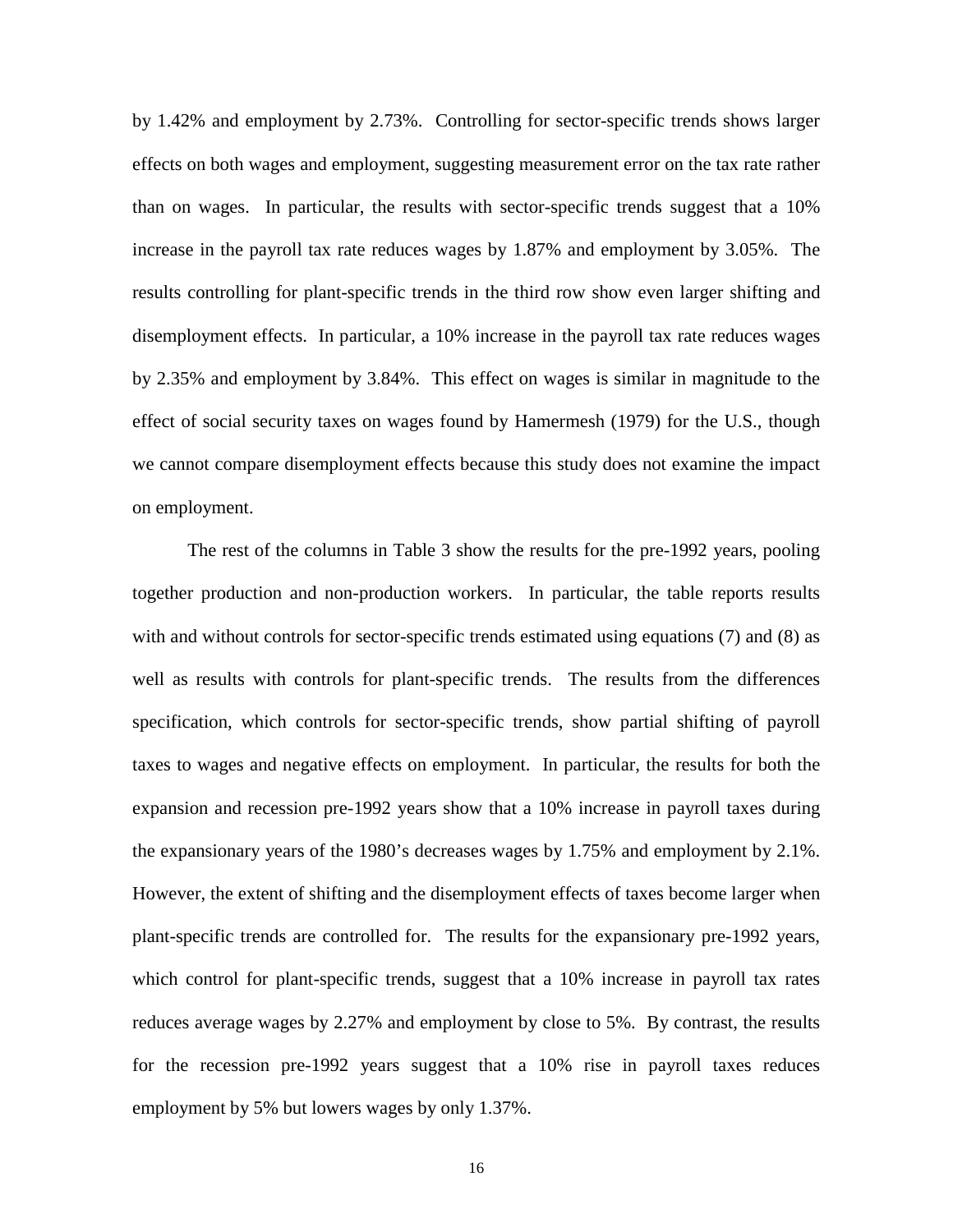The results for the 1980's can be compared with the results for the 1990's to check whether the change in tax-benefit linkages generated by the social security reform affected the effects of payroll taxes on shifting and employment. As discussed above, the social security reform weakened the tax-benefit linkage due to the introduction of minimum pensions. At the same time, the movement from a PAYG system to a fully-funded system probably strengthened the tax-benefit linkage. The results suggest that shifting increased after the introduction of the reform, suggesting the movement to a fully-funded system was probably more important than the introduction of minimum pensions. Moreover, greater shifting could also be explained by an increase in labor demand elasticities during this period. As indicated above, Fajnzylber and Maloney (2000) indeed find evidence that labor demand elasticities increased for blue collar workers in Colombia after trade was liberalized in 1991. Consistent with more shifting, the results also suggest less disemployment after the introduction of the trade and social security reforms in the 1990's.

Table 4 reports results for the pre-1992 years, for which it is possible to separate production and non-production workers. In particular, the table reports results of differences specifications estimated using equations (1) and (2) and of specifications controlling for sector-specific and plant-specific trends estimated using equations (3)-(6). Consistent with minimum wages binding more for production than for non-production workers, these results show less shifting to wages for production than for non-production workers. Moreover, consistent with less shifting for production workers, the results indicate greater negative effects of payroll taxes on the employment of production than of non-production workers. Columns 1-4 report results using data for the expansionary pre-1992 years. The results from the differences specifications which control for sectorspecific trends suggest that a 10% increase in payroll taxes reduce production wages by less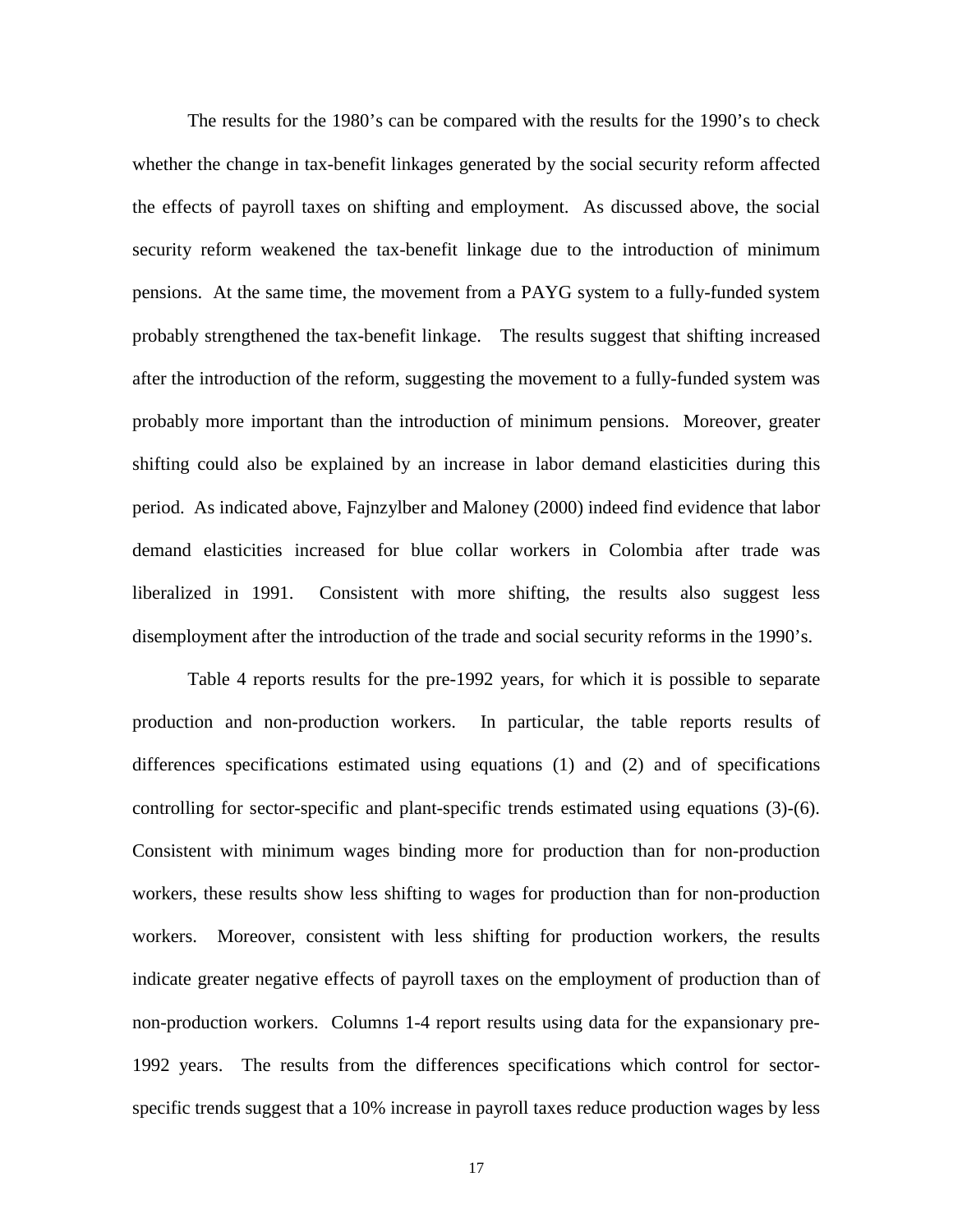than 1% but reduce non-production wages by 2.68%. Consistent with less shifting for production workers, these results also suggest that a 10% increase in payroll taxes reduces employment for production workers by close to 4% and for non-production workers by close to 2%. Finally, results controlling for plant-specific trends show greater shifting and bigger disemployment effects for both groups, but continue to show greater shifting for non-production workers. These results suggest that a 10% increase in payroll taxes reduces the production wages by 1.39% and non-production wages by 2.89%, while reducing employment of production workers by 5.49% and employment of non-production workers by 4.9%.

Columns 5-8 in Table 4 report similar results for the recessionary pre-1992 years. As before, the estimates in this table show less shifting and larger disemployment effects for production than for non-production workers as a result of higher payroll taxes. The results in this table, however, show more shifting for production workers and less shifting for non-production workers during recessionary years compared to expansionary years. Non-production workers, who are less likely to be laid-off during recessions, may be less willing to take wage cuts when wages are already low. By contrast, production workers may become more willing to take wage cuts given the threat of layoffs. The differences specification controlling for sector-specific trends suggest that a 10% increase in payroll taxes reduces the wages and employment of production workers by 1.1% and 3.25% and reduces the wages and employment of non-production workers by 1.9% and 1.97%. As for the expansionary years, controlling for plant-specific trends increases shifting and disemployment effects for both groups, though shifting continues to be greater for nonproduction workers. In particular, the results show that a 10% increase in payroll taxes reduce production wages by 1.46% and non-production wages by 2.75%, while reducing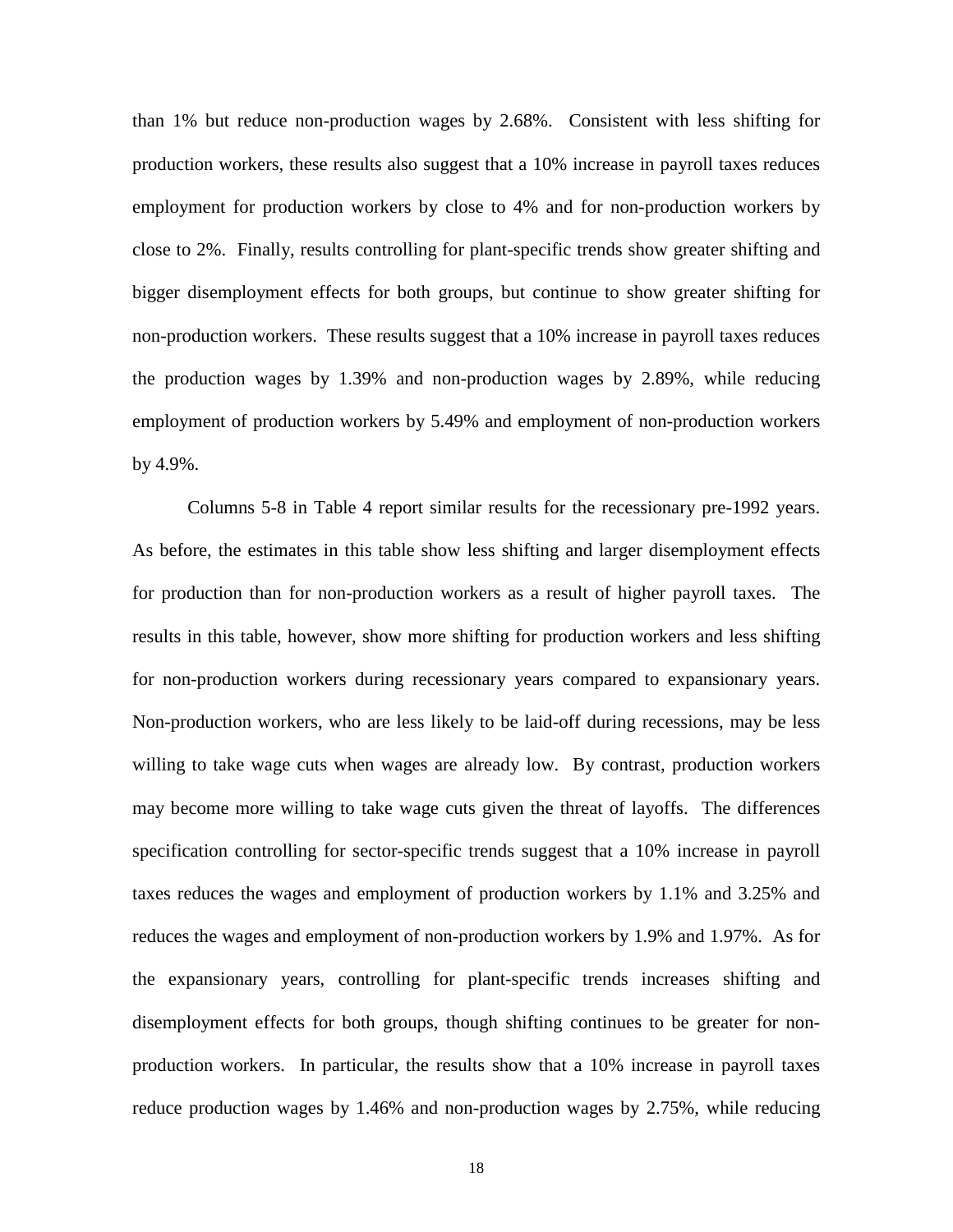production employment by 5.14% and non-production employment by 4.38%. These results, together with the results for production and non-production workers during the expansionary years, suggest that policies aimed at boosting the relative demand of production workers by reducing payroll taxes for this group of workers are likely to be effective.

#### **5. Summary and Conclusions**

Colombian payroll taxes rose sharply in the 1980s and 1990s, a development that has been blamed for increasing unemployment. As a theoretical matter, the employment consequences of payroll taxes depend on the extent to which they can be passed on to workers in the form of lower wages. Our estimates suggest only about a fifth of the increases in taxes were shifted on to workers through lower wages. This is roughly in line with Hamermesh's (1979) results showing about one-third shifting for US social security payroll taxes. Even less shifting in the Colombian context may be due to relatively high minimum wages and a weaker link between contributions and benefits in the Colombian context.

Complementing the partial shifting result, our findings point to a significant role for increasing payroll taxes in the rise in Colombian unemployment. The estimates suggest that a 10% increase in payroll taxes reduces formal employment between 4% and 5%. In addition, there appears to be less shifting and greater negative effects of payroll taxes on formal employment for production than for nonproduction workers. This evidence is consistent with rising unemployment, especially among unskilled workers most likely to be affected by the minimum wage. A natural

19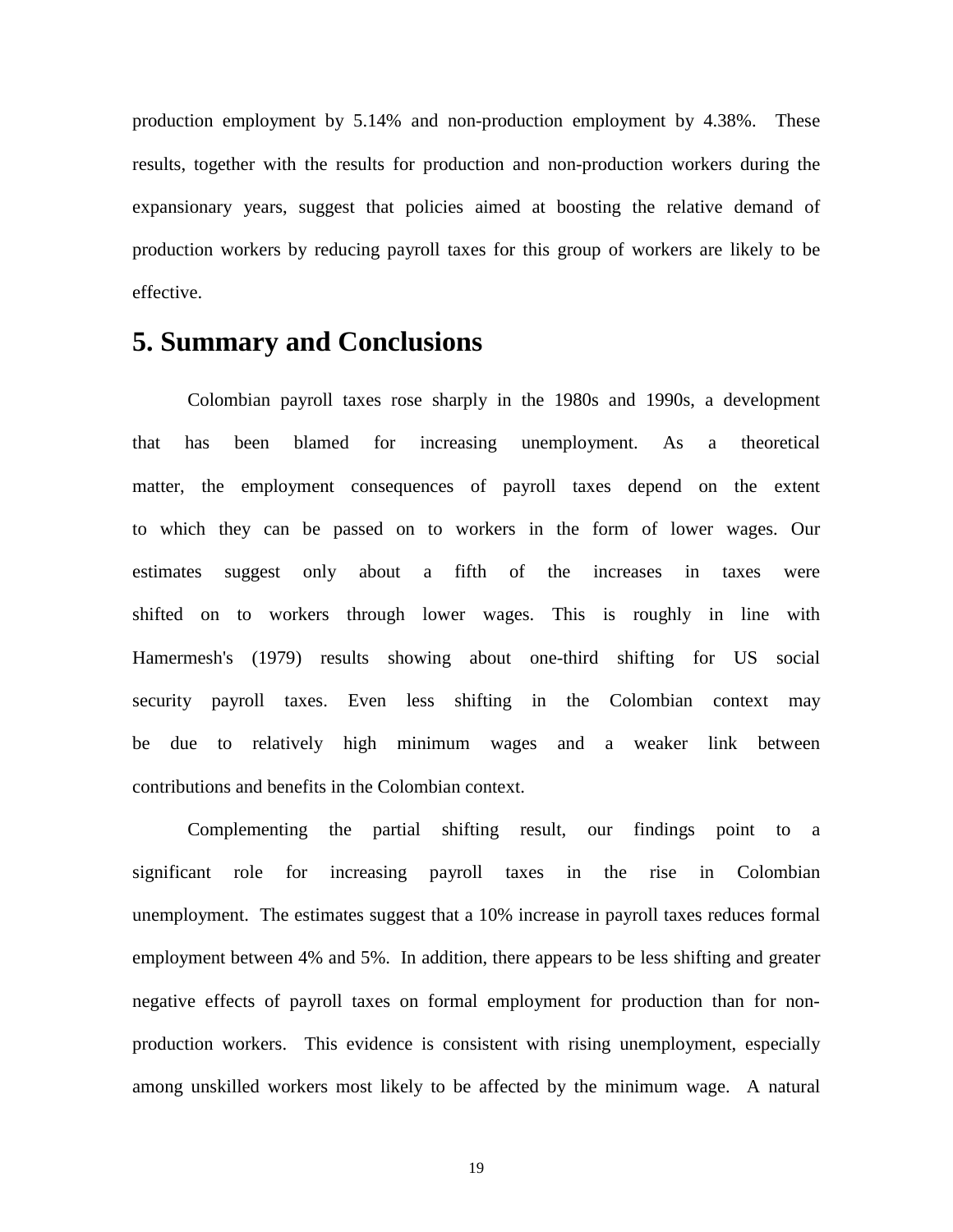avenue for future research in the Colombian context is an inquiry into whether these changes also contributed to the growth of the informal sector.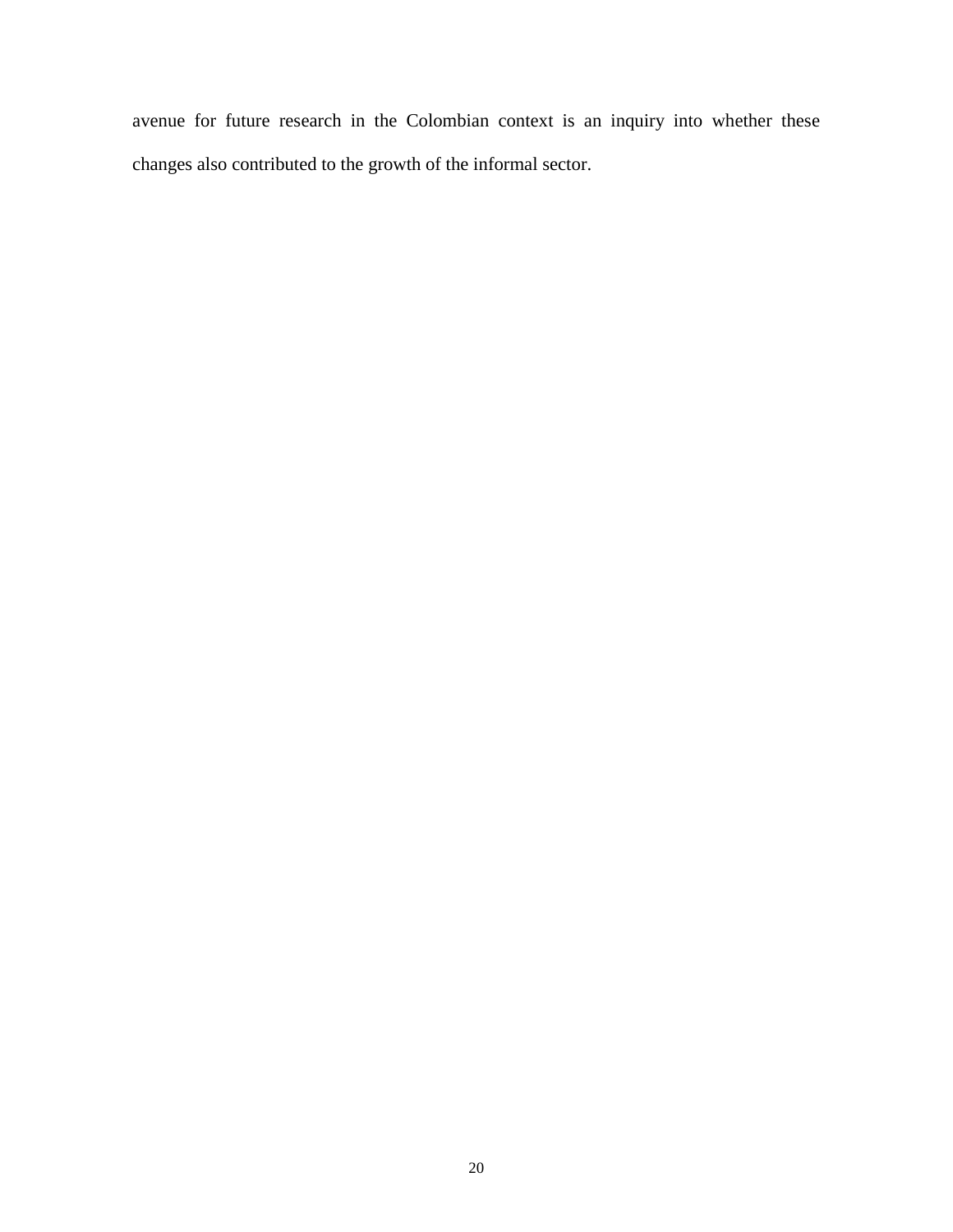#### **References**

Angrist, Joshua. 1996. "Short-Run Demand for Palestinian Labor," *Journal of Labor Economics*, 14(3): 425-53.

Beach, Charles and Frederick Balfour. 1983. "Estimated Payroll Tax Incidence and Aggregate Demand for Labour in the United Kingdom," *Economica*, 50: 35-48.

Bell, Linda. 1997. "The Impact of Minimum Wages in Colombia," *Journal of Labor Economics*, 15(3): S102-S135.

Daveri, Francesco and Guido Tabellini. 2000. "Unemployment and Taxes: Do Taxes Affect the Rate of Unemployment?," *Economic Policy*, 49-104.

Fajnzylber, Pablo and William Maloney. 2000. "Labor Demand and Trade Reform in Latin America," World Bank Policy Research Working Paper No. 2491.

Gordon, Robert. 1972. "Wage-Price Controls and the Shifting Phillips Curve*," Brookings Papers on Economic Activity,* 2: 385-421.

Gruber, Jonathan. 1997. "The Incidence of Payroll Taxation: Evidence from Chile*," Journal of Labor Economics*, 15(3): S72-S101.

Gruber, Jonathan. 1994. "The Incidence of Mandated Maternity Benefits," *American Economic Review*, 84(3): 622-41.

Gruber, Jonathan and Alan Krueger. 1991. "The Incidence of Mandated Employer-Provided Insurance: Lessons from Workers' Compensation Insurance," in David Bradford, ed., *Tax Policy and the Economy*, vol. 5: 111-44. Cambridge, Mass.: MIT Press.

Hamermesh, Daniel. 1993. *Labor Demand*. Princeton: Princeton University Press.

Hamermesh, Daniel. 1979. "New Estimates of the Incidence of the Payroll Tax," *Southern Economic Journal*, 45: 1208-19.

Holmlund, Bertil. 1983. "Payroll Taxes and Wage Inflation: the Swedish Experience," *Scandinavian Journal of Economics*, 85(1): 1-15.

Kugler, Adriana, Juan F. Jimeno and Virginia Hernanz. 2003. "Employment Consequences of Restrictive Permanent Contracts: Evidence from Spanish Labor Market Reforms," CEPR Discussion Paper No. 3724.

Kugler, Adriana. 2001. "Forced Savings for a Rainy Day: the Effects of Severance Payments Savings Accounts in Colombia," CEPR Discussion Paper No. 3197.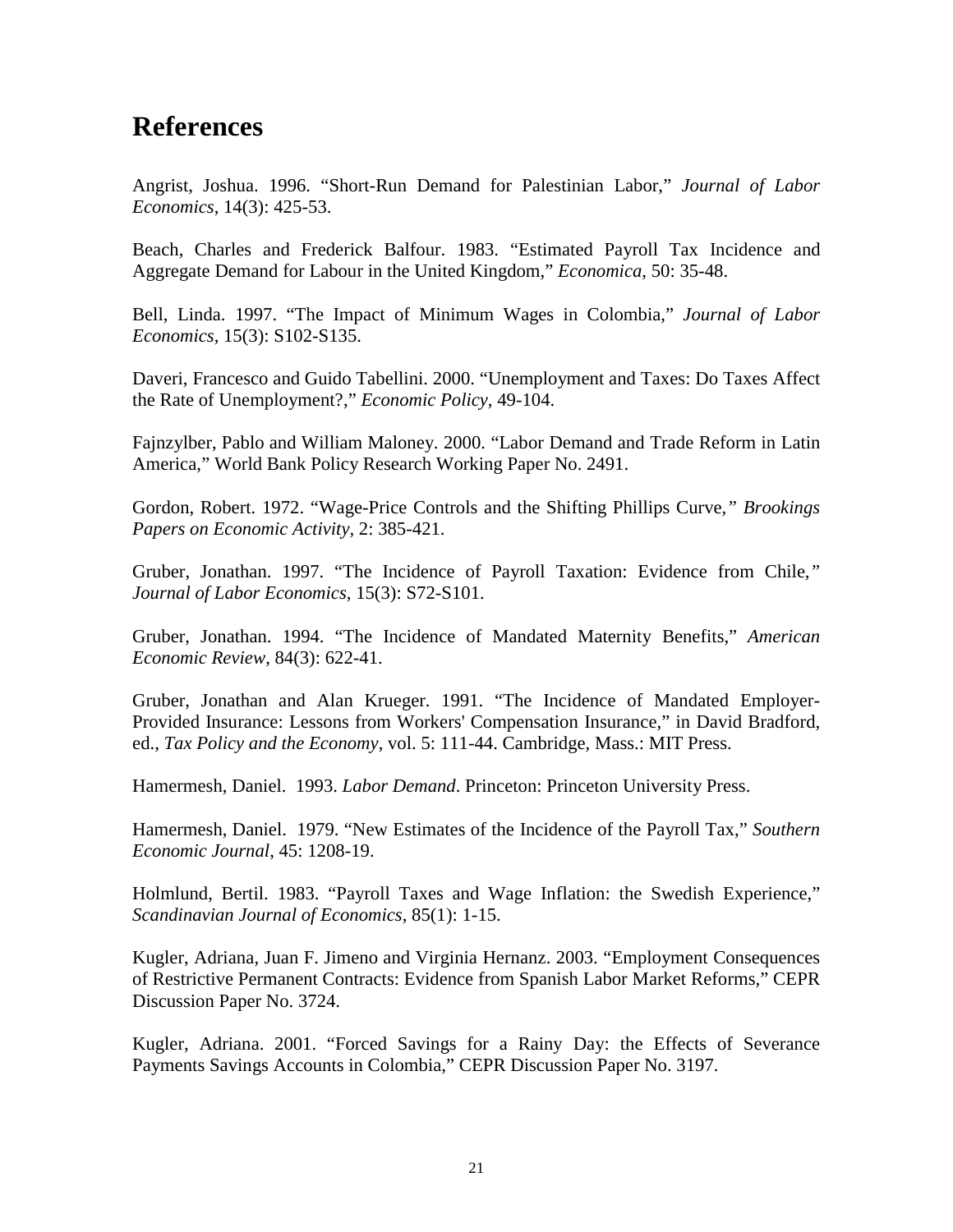Kugler, Adriana. 1999. "The Impact of Firing Costs on Turnover and Unemployment: Evidence from the Colombian Labour Market Reform," *International Tax and Public Finance*, 6(3): 389-410.

Kugler, Maurice and Howard Rosenthal. 2000. "Checks and Balances: An Assessment of the Institutional Separation of Political Powers in Colombia," Discussion Paper 0018, Department of Economics, University of Southampton.

Lang, Kevin. 2003. "The Effect of the Payroll Tax on Earnings: A Test of Competing Models of Wage Determination." Boston University, mimeo.

Maloney, William, Jairo Núñez, Wendy Cunningham, Norbert Fiess, Claudio Montenegro, Edmundo Murrugarra, Mauricio Santamaría, and Claudia Sepulveda. 2003. "Minimum Wages in Latin America," forthcoming in James Heckman and Carmen Pagés, eds., *Law and Employment: Lessons from Latin America and the Caribbean*. Chicago: Chicago University Press/NBER.

Marrufo, Grecia. 2001. "Financing Social Security Programs in Mexico: Who Bears the Cost?," University of Chicago, mimeo.

Nickell, Stephen and Richard Layard. 1999. "Labor Market Institutions and Economic Performance," in Orley Ashenfelter and David Card, eds., *Handbook of Labor Economics,* Volume 3: 3029-84.

Nickell, Steven and Brian Bell. 1996. "Would Cutting Payroll Taxes on the Unskilled Have a Significant Impact on Unemployment?," in Denis Snower and Guillermo de la Dehesa, eds., *Unemployment Policy: Government Options for the Labour Market*, 296-332.

OECD. 1995. *OECD Jobs Study: Taxation, Employment, and Unemployment*. Paris: OECD.

Shapiro, Carl and Joseph Stiglitz. 1984. "Equilibrium Unemployment as a Worker Discipline Device," *American Economic Review*, 74: 433-444.

Tullio, Giuseppe. 1987. "Long Run Implications of the Increase in Taxation and Public Debt for Employment and Economic Growth in Europe," *European Economic Review*, 31: 741-780.

Vroman, Wayne. 1974a. "Employer Payroll Tax Incidence: Empirical Tests with Cross-Country Data," *Finances Publiques*, 24: 184-200.

Vroman, Wayne. 1974b. "Employer Payroll Taxes and Money Wage Behavior," *Applied Economics*, 6: 189-204.

Weitenberg, Johannes. 1969. "The Incidence of Social Security Taxes*," Finances Publiques*, 19: 193-208.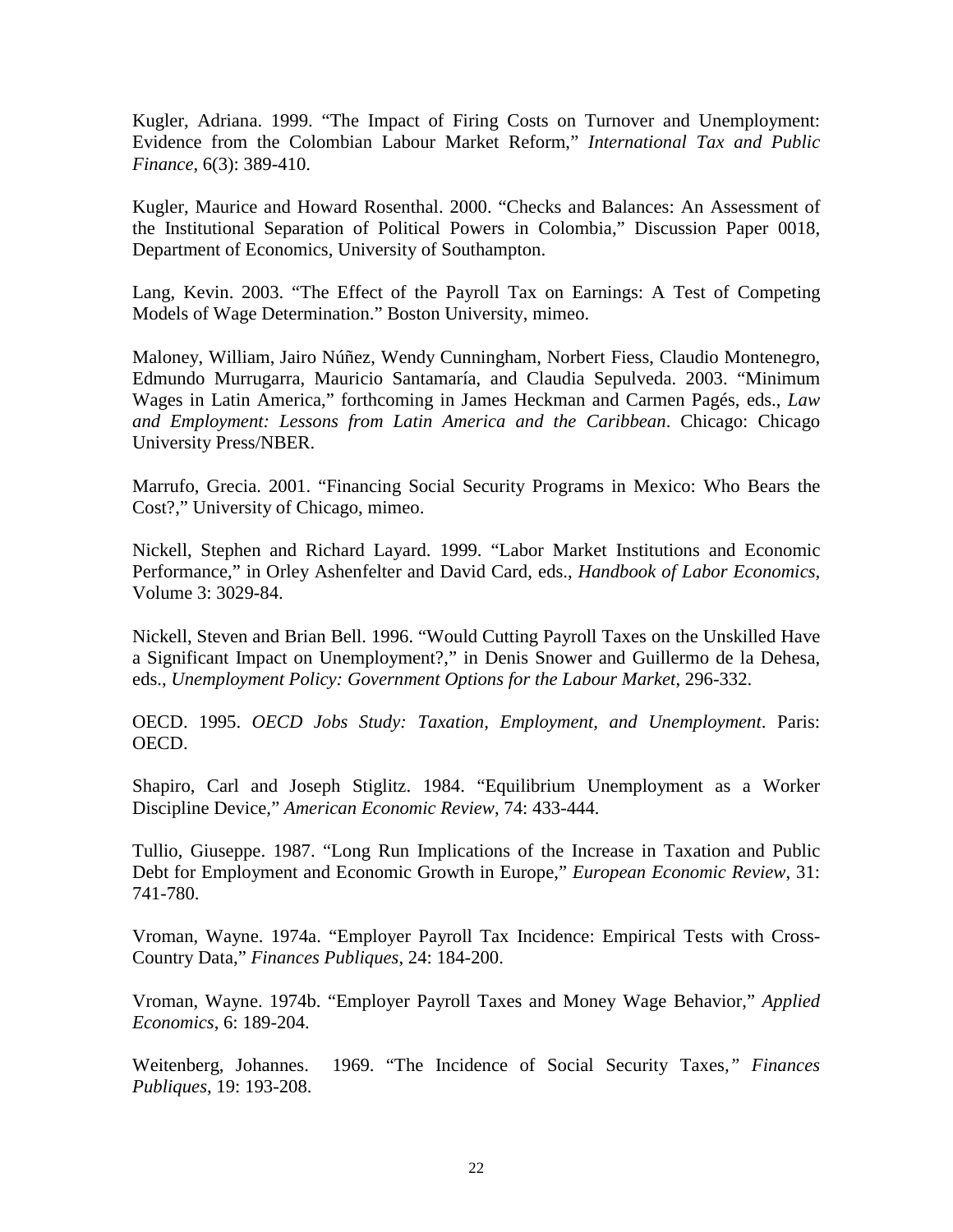#### **Appendix**

A firm paying efficiency wages chooses a wage to satisfy the no-shirking condition, such that the expected value of working is greater or equal to the expected value of shirking to the worker. The expected value of working is given by the following asset equation,

$$
rE_n = w(1+b\tau) - e + \lambda(U-E_n)
$$

an the expected value of shirking is given by the asset equation,

$$
rE_s = w(1+b\tau) + (\lambda + \kappa)(U-E_s)
$$

Similarly, the asset equation of unemployment is,

$$
rU = z + \phi(E-U)
$$

where  $\phi$  is the arrival rate of offers and is given by the steady-state condition, such that the flows into unemployment are equal to the flows out of unemployment,  $\lambda L = \phi(N-L)$ , so  $\phi =$  $λL/(N-L)$ . The lowest wage that satisfies the no-shirking condition is the wage such that,  $E_n = E_s$ , which implies positive rents,  $(E-U) = e/\kappa$ . The efficiency wage is found by substituting these rents, the arrival rate of offers, and the value of unemployment into the value of employment,

$$
w^e = \{e + z + \left[ (r + \lambda/u)e/\kappa \right] / (1 + b\tau) \}.
$$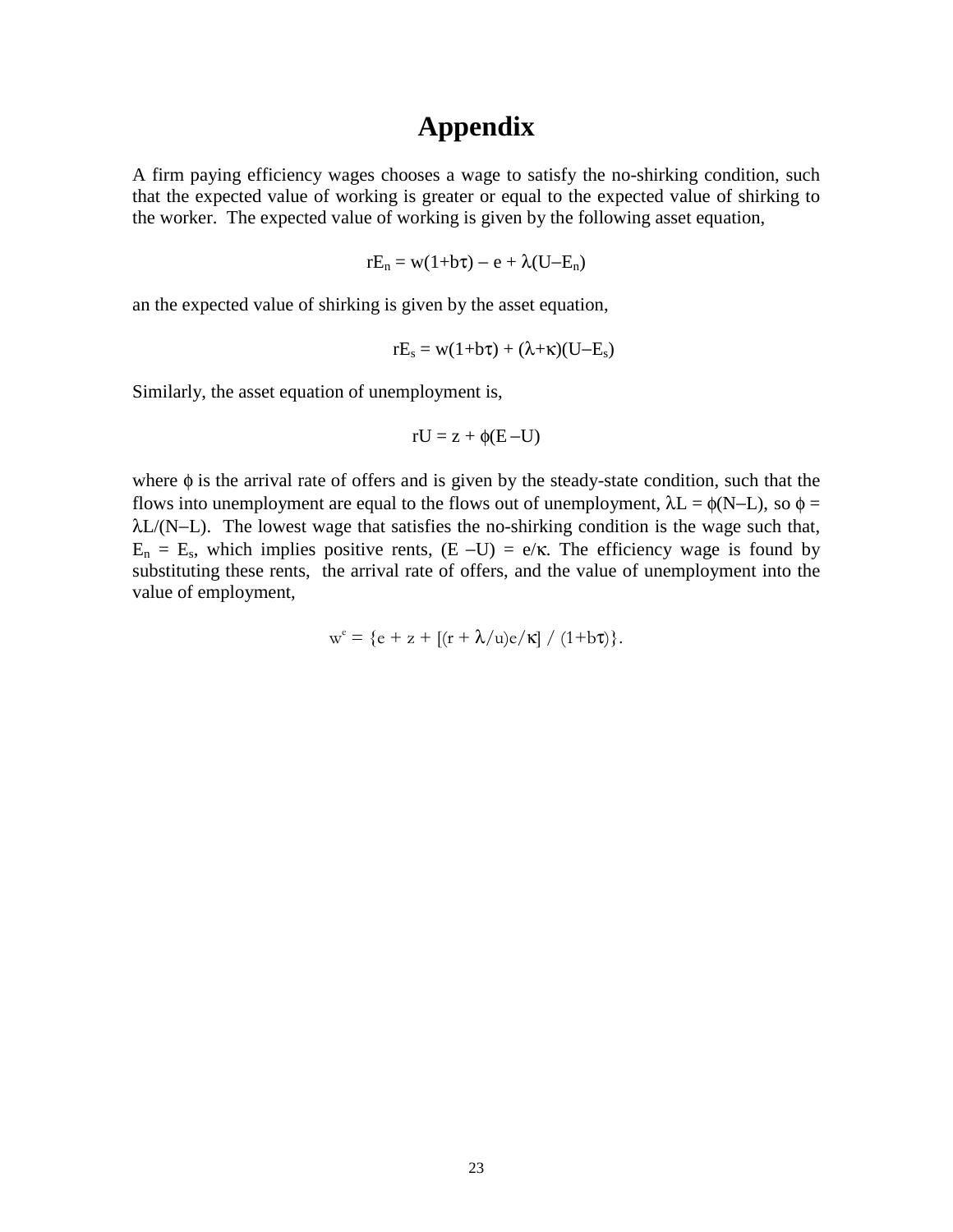# Figure 1: Effects of Payroll Taxes on the Labor Demand and No-Shirking Curves

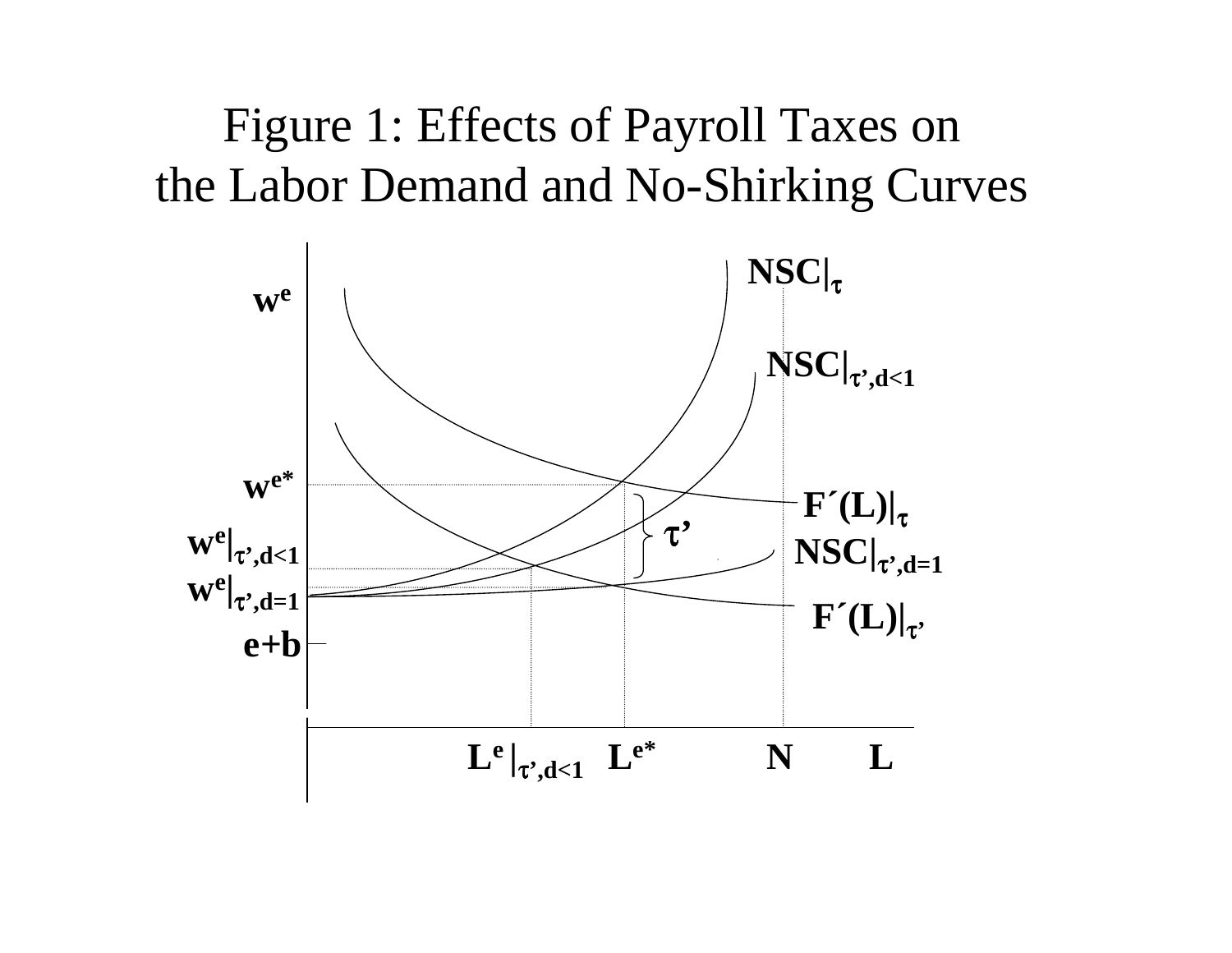

**Figure 2: Distribution of Average Tax Rates for Non-Production Workers, 1982-1991**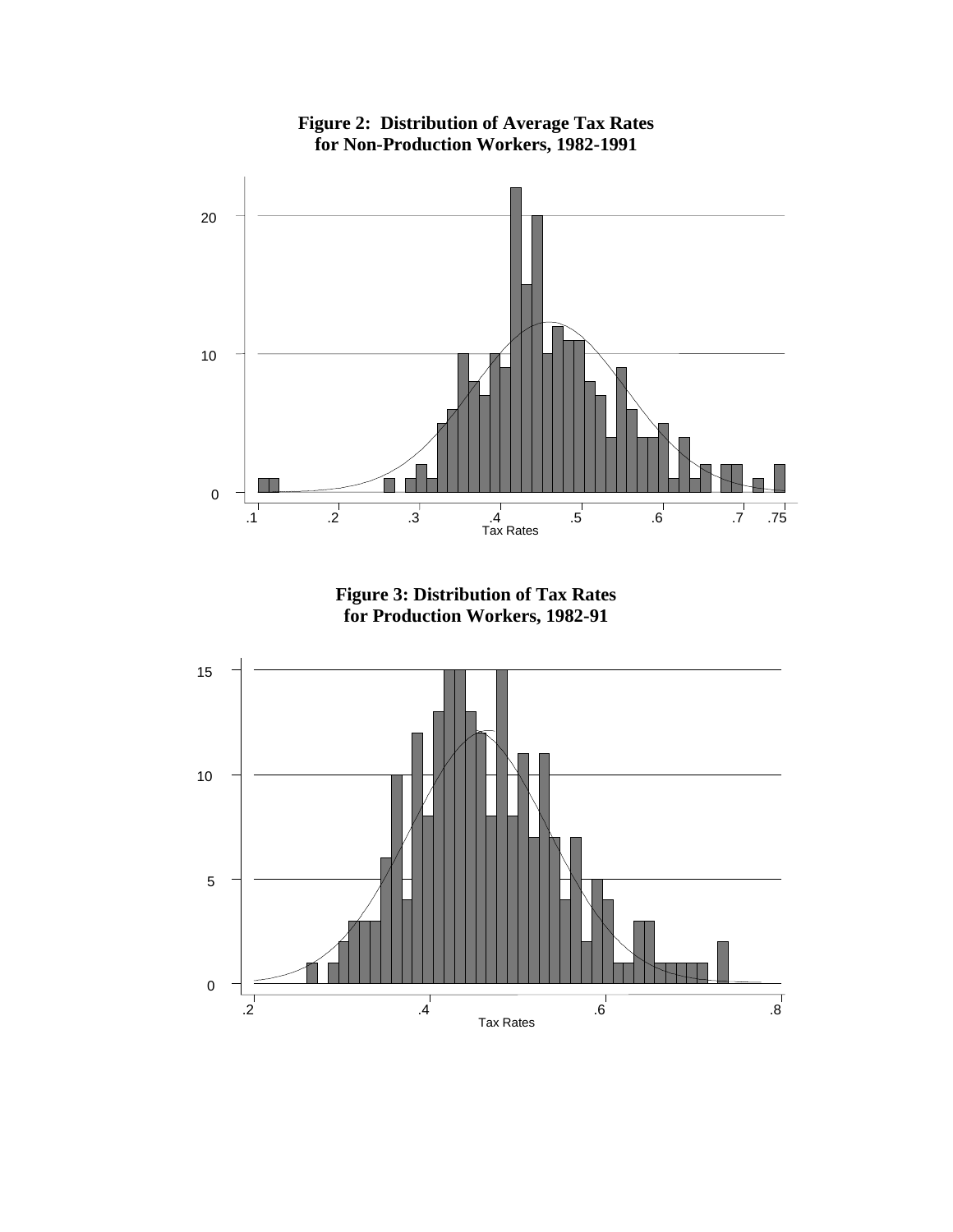



**Figure 5: Average Tax Rates, 1993-94**

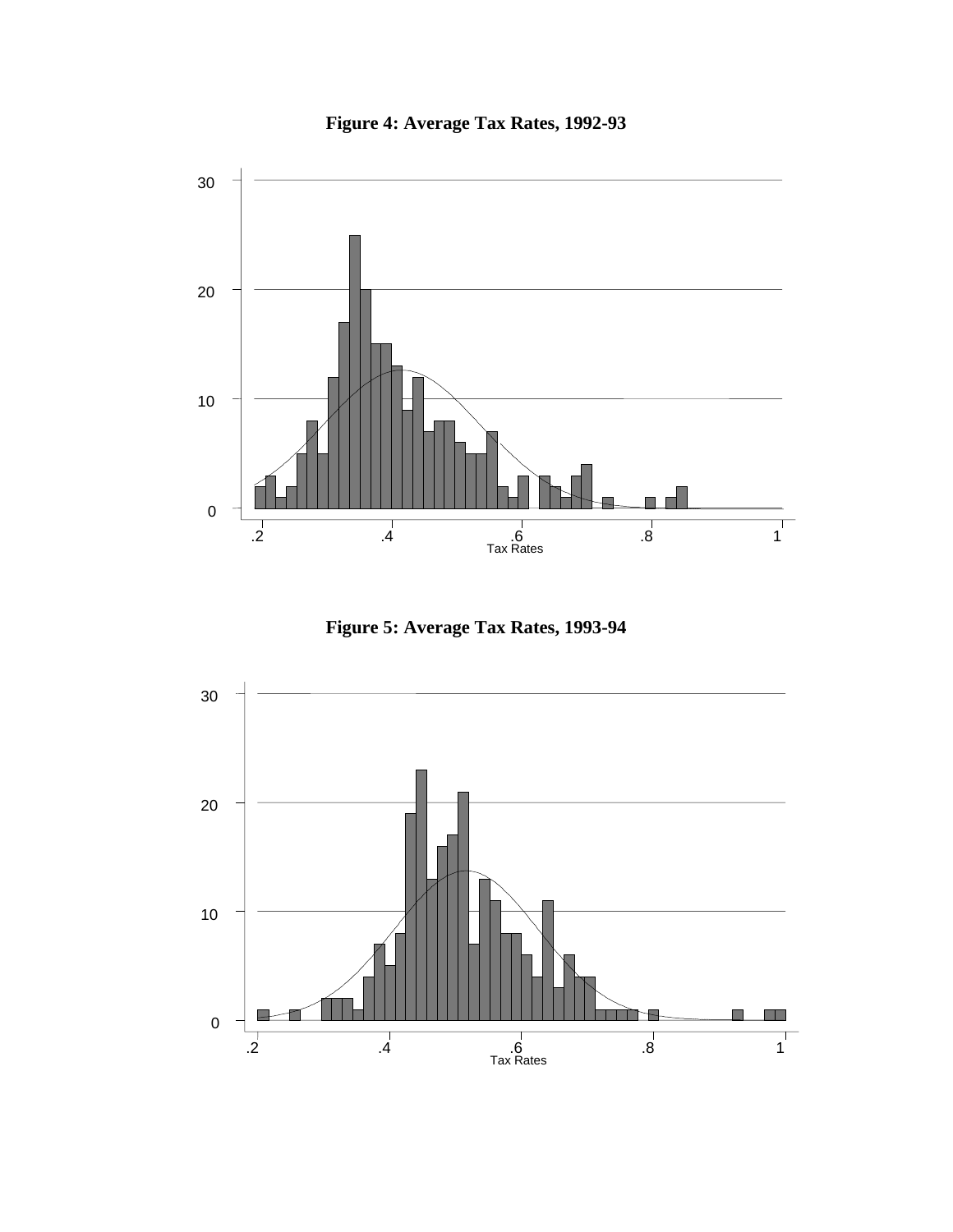

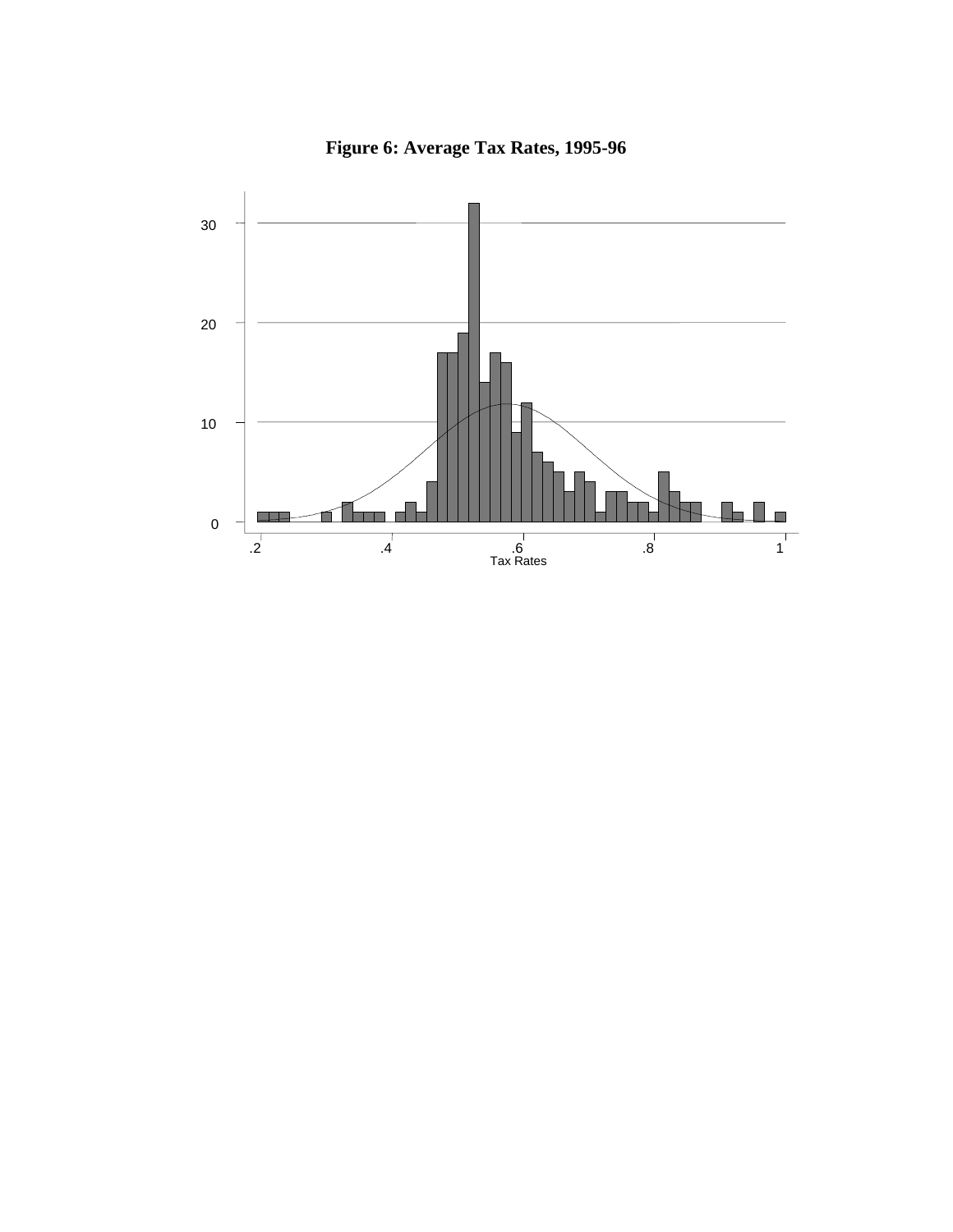| Non-Wage<br><b>Labor Costs</b> | 1980               | 1982               | 1985               | 1989               | 1992               | 1994               | 1995               | 1996               |
|--------------------------------|--------------------|--------------------|--------------------|--------------------|--------------------|--------------------|--------------------|--------------------|
| Pensions                       | 4.5%               | 4.5%               | 6.5%               | 6.5%               | 8.0%               | 11.5%              | 12.5%              | $13.5%$ -<br>14.5% |
| Health                         | 7.0%               | 7.0%               | 7.0%               | 7.0%               | 7.0%               | 7.0%               | 8.0%               | 12.0%              |
| Work Injury                    | $0.35%$ -<br>8.7%  | $0.35%$ -<br>8.7%  | $0.35%$ -<br>8.7%  | $0.35%$ -<br>8.7%  | $0.35%$ -<br>8.7%  | $0.35%$ -<br>8.7%  | $0.35%$ -<br>8.7%  | $0.35%$ -<br>8.7%  |
| In-kind<br>Transfers           | 2.0%               | 2.0%               | 2.0%               | 3.0%               | 3.0%               | 3.0%               | 3.0%               | 3.0%               |
| Family<br>Allowances           | 4.0%               | 4.0%               | 4.0%               | 4.0%               | 4.0%               | 4.0%               | 4.0%               | 4.0%               |
| Training                       | 1.0%               | 2.0%               | 2.0%               | 2.0%               | 2.0%               | 2.0%               | 2.0%               | 2.0%               |
| Paid<br>Vacations              | 4.15%              | 4.15%              | 4.15%              | 4.15%              | 4.15%              | 4.15%              | 4.15%              | 4.15%              |
| Mandatory<br><b>Bonuses</b>    | 4.15%              | 4.15%              | 4.15%              | 4.15%              | 4.15%              | 4.15%              | 4.15%              | 4.15%              |
| Severance<br>Pay               | 8.33%              | 8.33%              | 8.33%              | 8.33%              | 8.33%              | 8.33%              | 8.33%              | 8.33%              |
| Total                          | 35.48% -<br>43.78% | 36.48% -<br>44.83% | 38.48% -<br>46.83% | 39.43% -<br>47.83% | 40.98% -<br>48.33% | 44.48% -<br>52.83% | 46.48% -<br>54.83% | 51.48% -<br>60.83% |

#### **Table 1: Composition of Mandatory Non-Wage Labor Costs, 1980-1996**

Notes: Work injury compensation taxes only apply to workers in manufacturing and commerce and depend on the degree of risk faced by the firm. In 1996, payroll tax contributions for pensions increased from 12.5% to 13.5% for employers of workers earning less than four minimum wages and to 14.5% for employers of workers earning more than four minimum wages. The paid vacations and bonuses contributions reported in the table are the minimum paid vacations and bonuses mandated by law, but firms' contributions for paid vacations and bonuses may vary because some firms offer their employees paid vacations and bonuses above these minimum levels. Prior to the labor market reform of 1990, severance pay were paid upon separation. After the reform, they were turned into recurrent costs, like payroll taxes, deposited in an individual savings accounts on a monthly basis.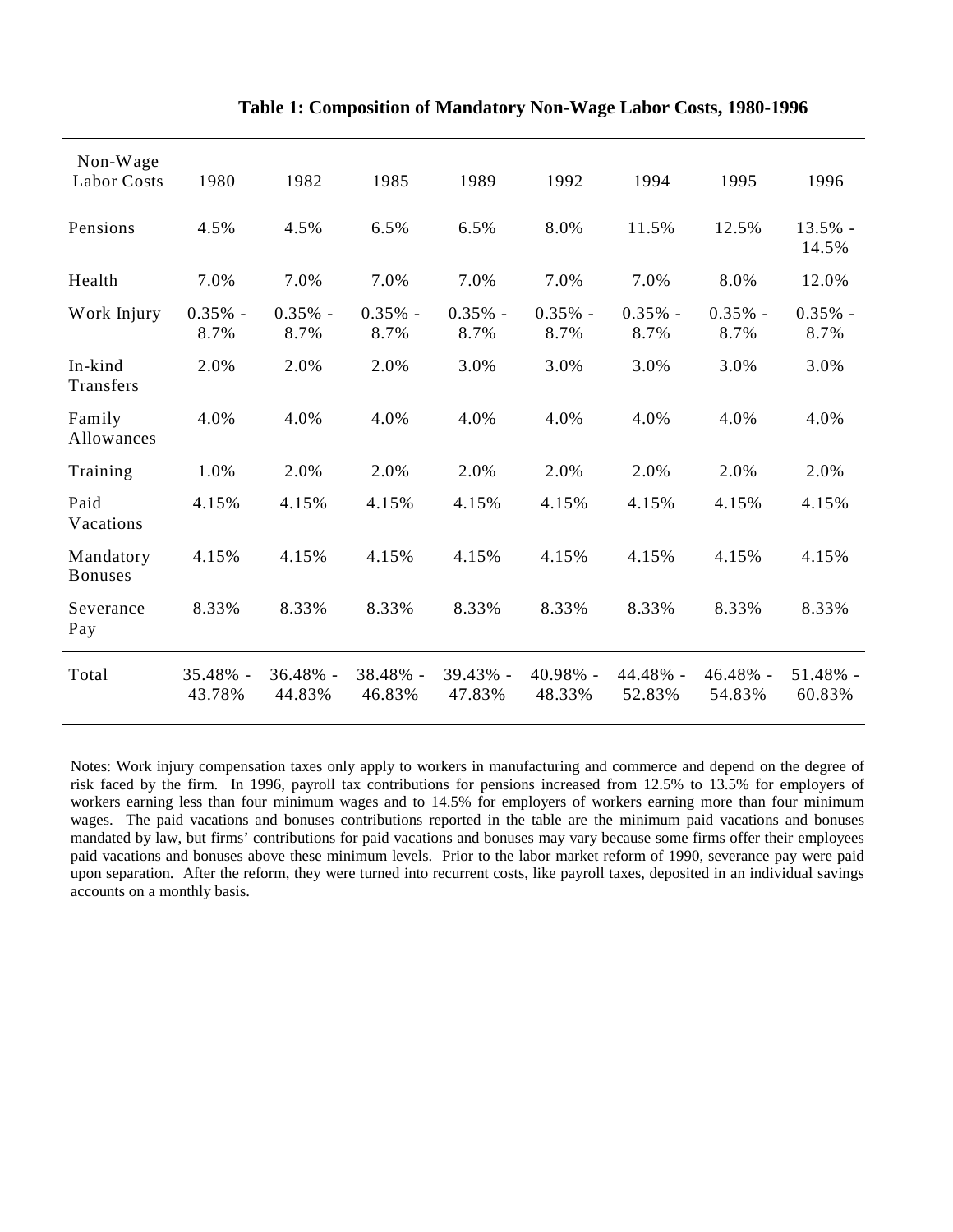| Year | ${\bf N}$ | Average Tax Rate   | Average Log Real<br>Wage | Average Log<br>Total<br>Employment | <b>GDP</b><br>Growth (%) | Per Capita<br><b>GDP</b> Growth<br>$(\% )$ |
|------|-----------|--------------------|--------------------------|------------------------------------|--------------------------|--------------------------------------------|
| 1982 | 235       | 0.4711<br>(0.2196) | 4.9201<br>(0.4049)       | 3.7782<br>(1.0868)                 | 0.9                      | $-1.3$                                     |
| 1983 | 235       | 0.4816<br>(0.2291) | 5.4654<br>(0.4149)       | 3.7787<br>(1.0762)                 | 1.6                      | $-0.6$                                     |
| 1984 | 235       | 0.4877<br>(0.2204) | 5.4843<br>(0.4016)       | 3.8173<br>(1.053)                  | 3.4                      | 1.3                                        |
| 1985 | 235       | 0.4845<br>(0.2113) | 5.6176<br>(0.3817)       | 3.8084<br>(1.0204)                 | 3.1                      | 1.1                                        |
| 1986 | 235       | 0.5051<br>(0.2229) | 5.7898<br>(0.3924)       | 3.8217<br>(0.988)                  | 5.8                      | 3.8                                        |
| 1987 | 235       | 0.5363<br>(0.2104) | 5.9577<br>(0.378)        | 3.8486<br>(1.01684)                | 5.4                      | 3.4                                        |
| 1988 | 235       | 0.546<br>(0.212)   | 6.0238<br>(0.4123)       | 3.8468<br>(1.0269)                 | 4.1                      | 2.1                                        |
| 1989 | 235       | 0.5728<br>(0.2429) | 6.4237<br>(0.381)        | 3.8597<br>(1.0664)                 | 3.4                      | 1.5                                        |
| 1990 | 235       | 0.5787<br>(0.2418) | 6.5145<br>(0.3837)       | 3.8517<br>(1.0924)                 | 4.3                      | 2.4                                        |
| 1991 | 235       | 0.5839<br>(0.2611) | 7.0361<br>(0.3941)       | 3.8807<br>(1.1227)                 | 2.0                      | 0.2                                        |
| 1992 | 235       | 0.4967<br>(0.212)  | 7.5365<br>(0.4676)       | 3.4766<br>(1.3396)                 | 4.0                      | 2.2                                        |
| 1993 | 235       | 0.5494<br>(0.1979) | 8.1597<br>(0.3983)       | 4.0117<br>(1.1172)                 | 5.4                      | 3.6                                        |
| 1994 | 235       | 0.539<br>(0.1697)  | 7.8514<br>(0.4332)       | 3.4537<br>(1.2439)                 | 5.8                      | 4.0                                        |
| 1995 | 235       | 0.5923<br>(0.1946) | 8.3265<br>(0.463)        | 3.4469<br>(1.2491)                 | 5.8                      | 3.9                                        |
| 1996 | 235       | 0.5979<br>(0.1847) | 8.5849<br>(0.4645)       | 3.4089<br>(1.2368)                 | 2.0                      | 0.2                                        |

**Table 2: Time Series Data on the Labor Market**

Notes: Tax rates are the employer contributions as a fraction of wages. Real wages are total wages over number of workers deflated using PPI. Standard deviations are in parenthesis. Data on GDP growth and per capita GDP growth were provided by DANE.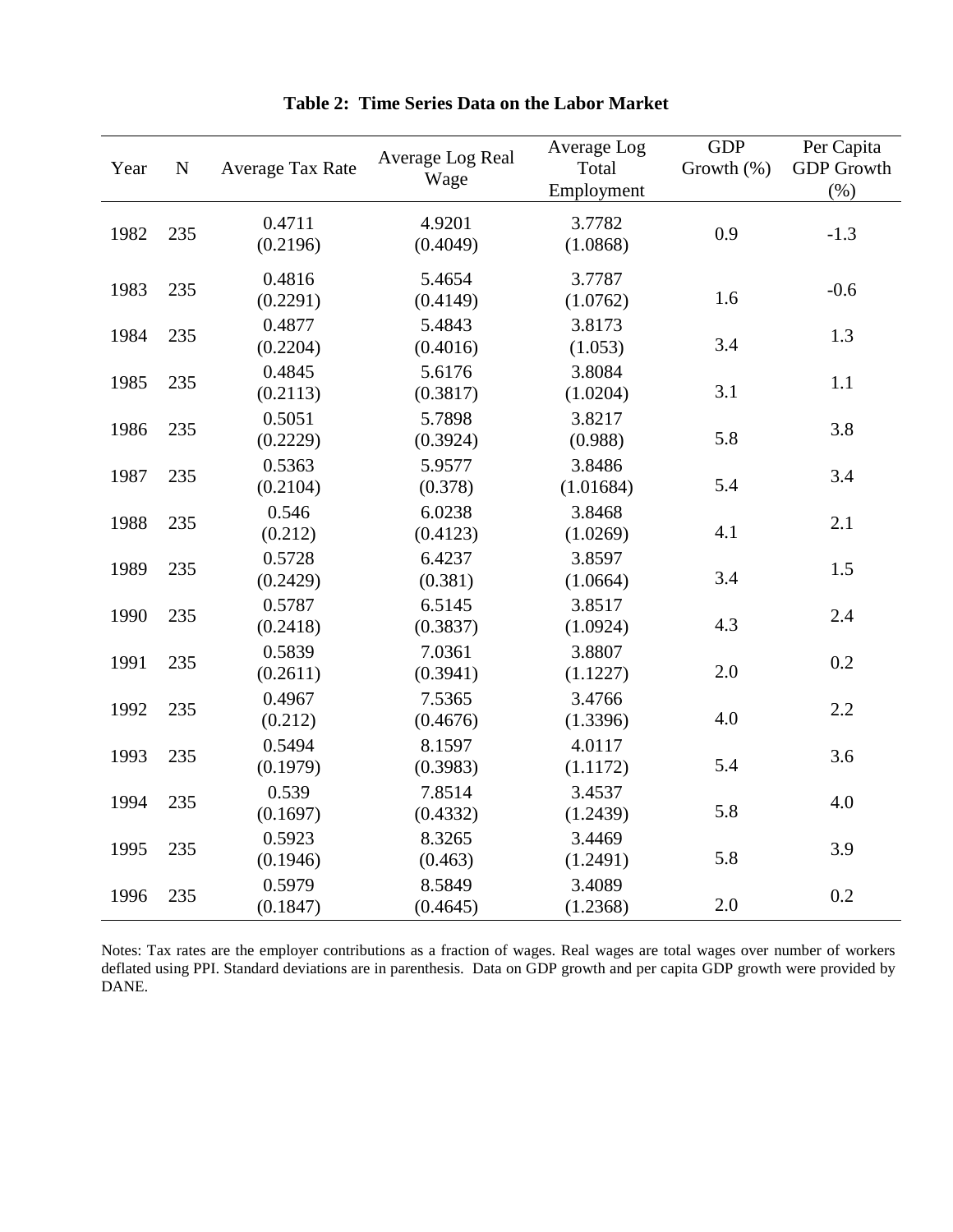| Sector-<br>specific<br>Trends | Firm-<br>specific<br>Trends | 1990's, Expansion Years |                       |                       | 1980's, Expansion Years |                       | 1980's, Recession Years |  |  |
|-------------------------------|-----------------------------|-------------------------|-----------------------|-----------------------|-------------------------|-----------------------|-------------------------|--|--|
|                               |                             | Wages                   | Employment            | Wages                 | Employment              | Wages                 | Employment              |  |  |
| N <sub>o</sub>                | No                          | $-0.1422$<br>(0.0112)   | $-0.2725$<br>(0.0837) | $-0.1685$<br>(0.0602) | $-0.1925$<br>(0.0389)   | $-0.1717$<br>(0.0691) | $-0.1638$<br>(0.0847)   |  |  |
| Yes                           | N <sub>o</sub>              | $-0.1869$<br>(0.0128)   | $-0.3047$<br>(0.0933) | $-0.1746$<br>(0.0318) | $-0.2093$<br>(0.0343)   | $-0.1752$<br>(0.0863) | $-0.2086$<br>(0.0704)   |  |  |
| N <sub>o</sub>                | Yes                         | $-0.2346$<br>(0.0883)   | $-0.3841$<br>(0.1572) | $-0.2274$<br>(0.0435) | $-0.5031$<br>(0.0928)   | $-0.1369$<br>(0.0625) | $-0.4983$<br>(0.0471)   |  |  |

#### **Table 3: Estimates of the Effects of Payroll Taxes on Wages and Employment, All Workers**

Notes: The table reports results from regressions of first-differences specifications without sector and year effects, with sector effects and with firm effects using data for 1993-94 and 1995-96 in the first two columns, using data for 1983-84 and 1989-90 for the expansion years in columns 3 and 4, and using data for 1984-85 and 1988-89 for the recession years in the last two columns. The specifications using pooled data for the 1980's include a production dummy. Standard errors are in parenthesis.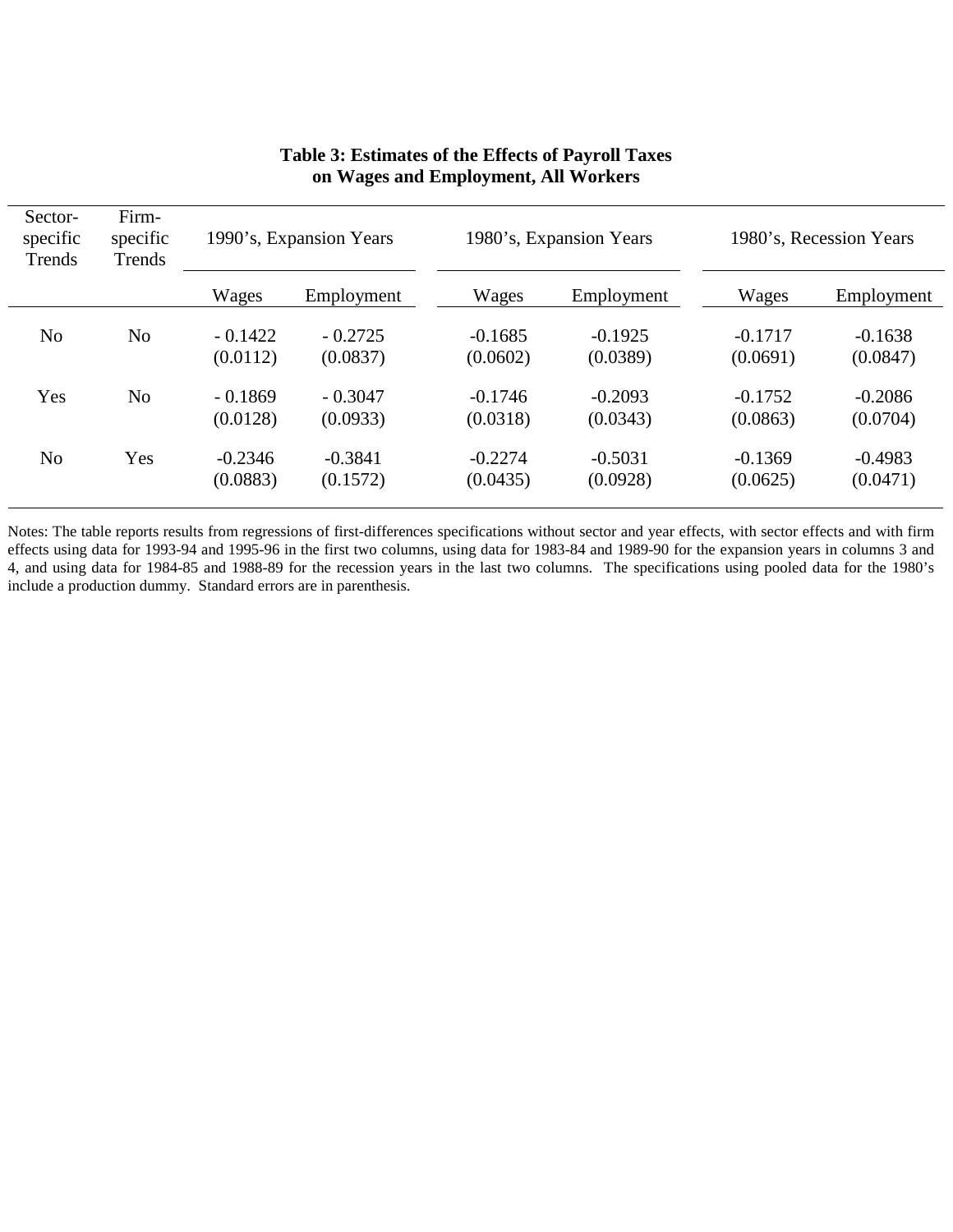#### **Table 4: Estimates of Effects of Payroll Taxes on Wages and Employment during the 1980's, Production and Non-production Workers**

|                               |                             | <b>Expansion Years</b>    |                       |                        | <b>Recession Years</b> |                           |                       |                               |                       |
|-------------------------------|-----------------------------|---------------------------|-----------------------|------------------------|------------------------|---------------------------|-----------------------|-------------------------------|-----------------------|
| Sector-<br>specific<br>Trends | Firm-<br>specific<br>Trends | <b>Production Workers</b> |                       | Non-Production Workers |                        | <b>Production Workers</b> |                       | <b>Non-Production Workers</b> |                       |
|                               |                             | Wages                     | Employment            | Wages                  | Employment             | Wages                     | Employment            | Wages                         | Employment            |
| NO.                           | N <sub>O</sub>              | $-0.0802$<br>(0.0485)     | $-0.2782$<br>(0.0228) | $-0.2252$<br>(0.0532)  | $-0.2119$<br>(0.0706)  | $-0.0798$<br>(0.0394)     | $-0.2094$<br>(0.0872) | $-0.1006$<br>(0.0644)         | $-0.1944$<br>(0.0734) |
| <b>YES</b>                    | N <sub>O</sub>              | $-0.0683$<br>(0.0462)     | $-0.4013$<br>(0.0608) | $-0.2683$<br>(0.0339)  | $-0.2008$<br>(0.0742)  | $-0.1094$<br>(0.0526)     | $-0.3246$<br>(0.0764) | $-0.1897$<br>(0.0964)         | $-0.1974$<br>(0.0471) |
| N <sub>O</sub>                | <b>YES</b>                  | $-0.1394$<br>(0.0647)     | $-0.5492$<br>(0.0811) | $-0.2893$<br>(0.0697)  | $-0.4897$<br>(0.0632)  | $-0.1459$<br>(0.1046)     | 0.5143<br>(0.1247)    | $-0.2753$<br>(0.0942)         | $-0.4381$<br>(0.1127) |

Notes: The table reports results from regressions of first-differences specifications without sector and firm effects, with sector effects and with firm effects using data for 1983-84 and 1989-90 for the expansion years and using data for 1984-85 and 1988-89 for the recession years. Standard errors are in parenthesis.